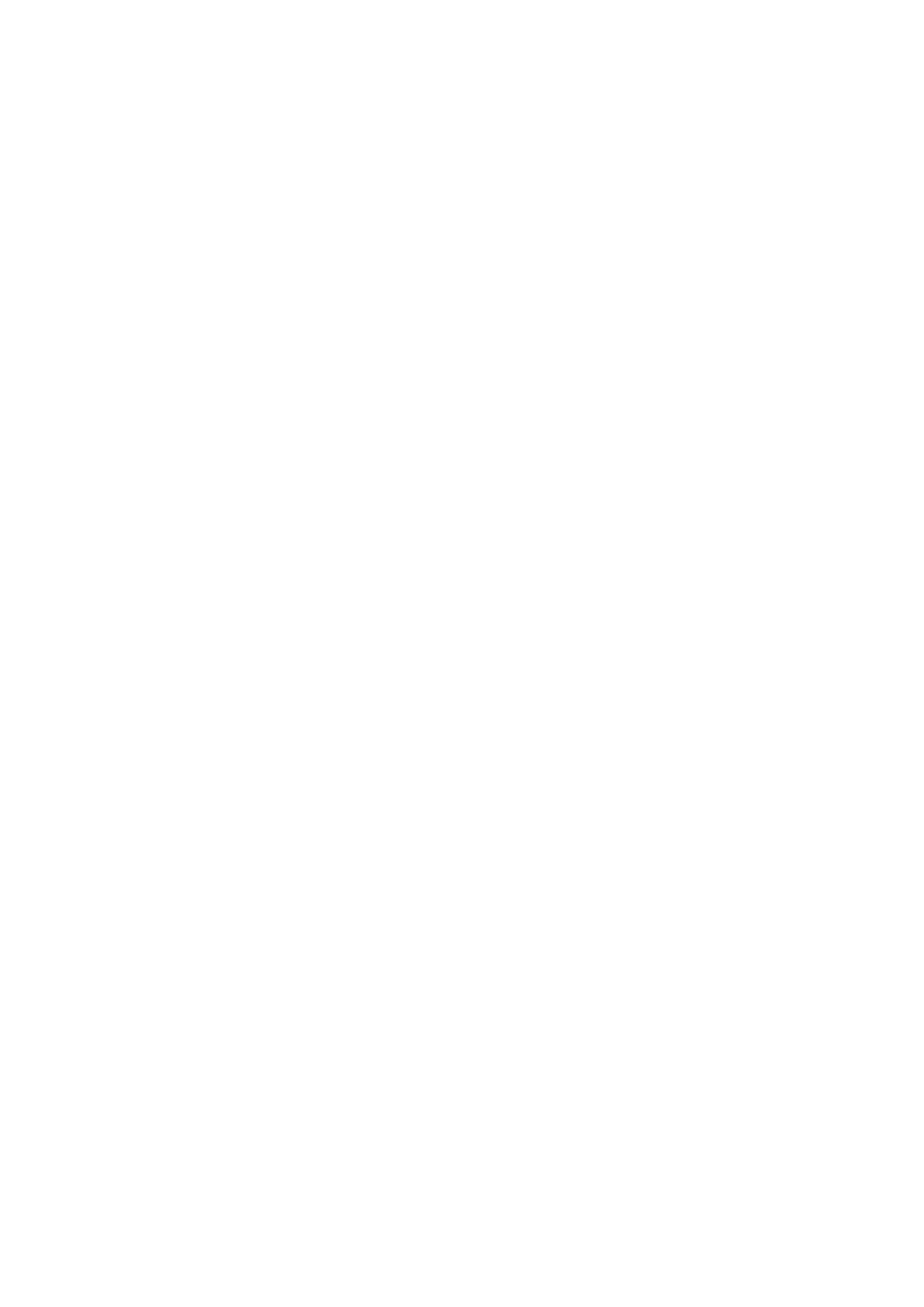

# Pobrezia generoaren ikuspegitik aztertzeko gakoak

#### Mª Luz de la Cal Barredo

Universidad en el País Vasco/Euskal Herriko Unibertsitatea Lan Harreman eta Gizarte Langintza Fakultatea luz.cal@ehu.eus

## Aurkibidea

| 1. Zergatik daude emakume pobre gehiago gizon pobre baino? __________________5                                                                                  |    |
|-----------------------------------------------------------------------------------------------------------------------------------------------------------------|----|
| 2. Zergatik da beharrezkoa generoaren ikuspegitik aztertzea pobrezia?                                                                                           | 6  |
| 3. Ikuspegiak pobreziaren azterketan <b>alamarrak direnak azterketan alaman azter</b>                                                                           | 8  |
| 3.1. Ikuspegi monetarioa                                                                                                                                        | 8  |
| 3.2. Ikuspegi subjektibo/parte hartzailea                                                                                                                       | 10 |
| 3.3. Gaitasunen ikuspegia                                                                                                                                       | 10 |
| 3.4. Gizarte bazterketaren ikuspegia                                                                                                                            | 12 |
| 4. Pobreziari eta gizarte bazterketari buruzko estatistiketan eta azterlanetan<br>genero ikuspegia txertatzeko gomendioak <b>warele alian zuten zuten zuten</b> | 13 |
|                                                                                                                                                                 |    |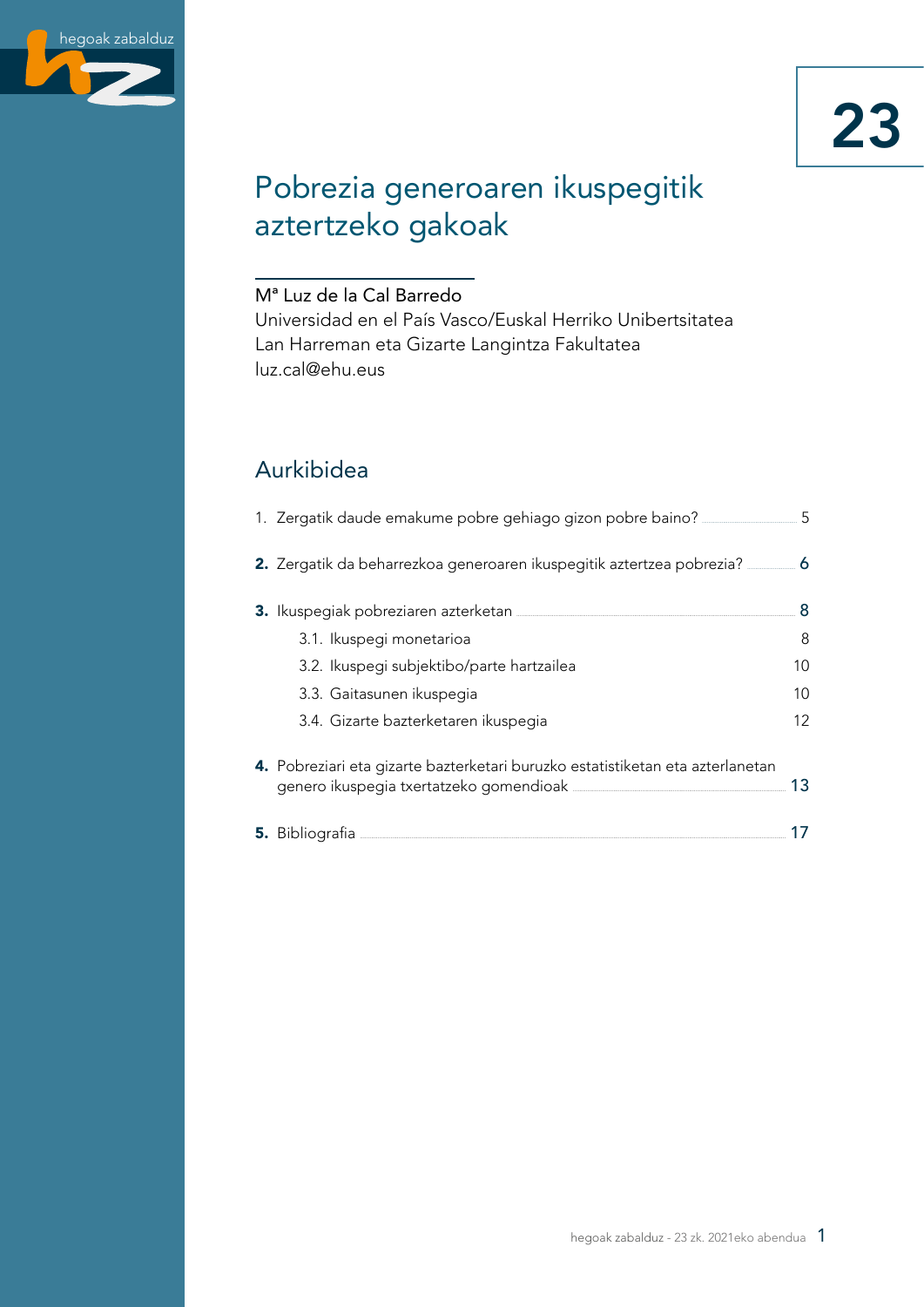#### Erredakzio kontseilua

Zuzendaritza: Xabier Gainza Irati Labaien Kideak: Eduardo Bidaurratzaga Iker Etxano Mertxe Larrañaga Elena Martínez Tola Mikel Zurbano

hegoak zabalduz euskarazko material bildumak ikuspegi zabal batetik garapenarekin lotutako askotariko gaiak jorratzea du helburu. Testuak didaktikoak eta dibulgazio mailakoak dira, eta gaien inguruko sarrera edo ikuspegi orokorra ematen dute.

Pobrezia generoaren ikuspegitik aztertzeko gakoak Egilea: Mª Luz de la Cal Barredo

hegoak zabalduz - 23. zk. 2021eko abendua ISSN: 2530-6561



[www.hegoa.ehu.eus](https://www.hegoa.ehu.eus/eu)

UPV/EHU. Zubiria Etxea Lehendakari Agirre Etorbidea, 81 48015 Bilbao Tel.: 94 601 70 91 Faxa: 94 601 70 40 [hegoa@ehu.eus](mailto:hegoa%40ehu.eus?subject=)

UPV/EHU. Carlos Santamaría Zentroa Elhuyar Plaza, 2 20018 Donostia-San Sebastián Tel. 943 01 74 64 Faxa: 94 601 70 40 [hegoa@ehu.eus](mailto:hegoa%40ehu.eus?subject=)

UPV/EHU. Arabako Campuseko Liburutegia 138. posta-kutxa Nieves Cano, 33 01006 Vitoria-Gasteiz Tel. / Faxa: 945 01 42 87 [hegoa@ehu.eus](mailto:hegoa%40ehu.eus?subject=)

Diseinua eta Maketazioa: Marra, s.l.

hegoak zabalduz material bilduman argitaratzen diren testu guztiak, Creative Commonsen lizentzia honekin argitaratzen dira:

Aitortu-EzKomertziala-LanEratorririkGabe 3.0 Espainia.

Lizentzia osoa: <https://creativecommons.org/licenses/by-nc-nd/3.0/es/legalcode.eu>



Finantzatzailea:

Gipuzkoako Foru Aldundia<br>Kultura, Turismo, Gazteria eta Kirol Departamentua<br>Departamento de Cultura, Turismo, Juventud y Deportes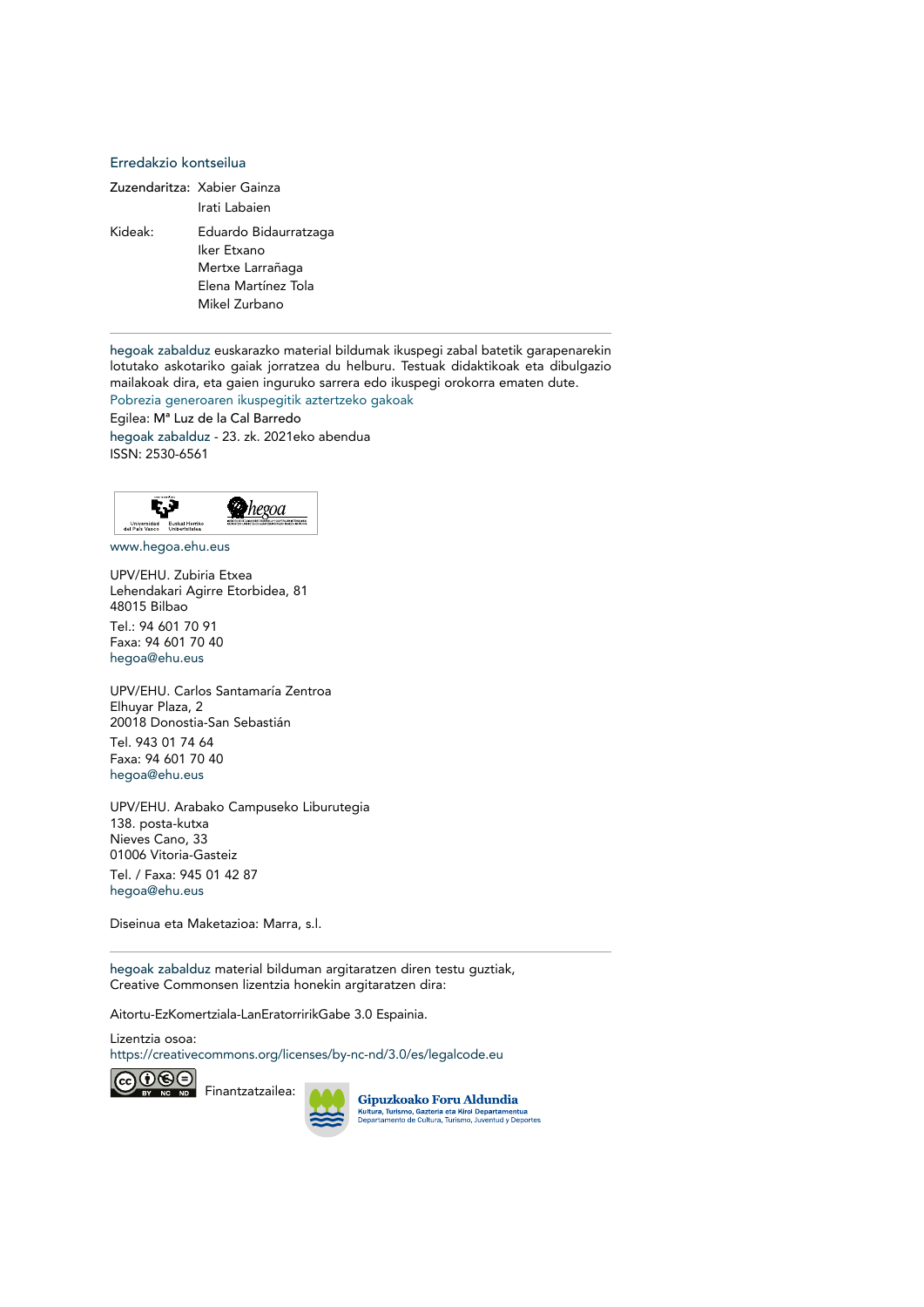Laburpena: Azken hamarraldietan hainbat aldaketa izan dira gure gizartean, eta aldaketa horiek areagotu egin dute pobrezia eta gizarte bazterketa jasateko arriskua biztanle kolektibo ugarienetan. Azterketek egiaztatzen dute emakumeak talde nabarmenetako bat direla pobreen artean, mundu osoan. Horrek zerikusia du lanaren banaketa sexualarekin Baita etxeko lanek zein zaintza lanek jasotzen duten balio eskasarekin ere. Etxeko lanetan eta ordaindutako lanetan dagoen sexuen arteko banaketa asimetrikoaren ondorioz, emakumeak gizonen mende daude. Horregatik, mugatuta dituzte aukerez baliatzeko gaitasunak. Aukera gutxiago dituzte baliabide ekonomikoak lortzeko, eskubide sozialak edukitzeko, kredituak eskuratzeko, ordezkaritza politikoa eta boterea edukitzeko, etab.

> Errealitate hori gorabehera (edo horren ondorioz), pobreziari eta gizarte bazterketari buruzko azterketa askotan ez dago genero ikuspegirik. Erabilitako kontzeptuetan eta neurketetan, baita pobreziaren aurka borrokatzeko politiketan ere, ez dira kontuan hartzen emakumeek eta gizonek ez dituztela ezaugarri, erantzukizun, bizitza esperientzia, aukera eta interes berberak.

> Orrialde hauen helburu nagusia da berrikustea pobreziaren azterketari dagokionez zer ikuspegi diren egokiak genero ikuspegia txertatzeko eta zehaztea horien mugak eta gaitasunak. Dimentsio anitzeko ikuspegiak, gaitasunen eta gizarte bazterkeriaren ikuspegiak, eremu ekonomikotik harago doaz, eta beste eremu batzuk hartzen dituzte kontuan: harremanen, hala nola harremanen, politikaren, osasunaren, kulturaren edo bizitegien eremuak. Horregatik dira egokiak generoa kontuan hartuko duen azterketa egiteko. Aitzitik, ikuspegi monetarioa da desegokiena, ez delako gai merkatuari lotuak ez diren alderdiak txertatzeko. Hala eta guztiz ere, zenbait egokitzapen metodologiko egin daitezke ikuspegi horretan, generoarenganako sentsibilitatea hobetzeko.

> Egindako berrikuspenaren arabera, hainbat gomendio jasoko dira ikuspegi hori pobreziari buruzko azterlan eta estatistiketan txertatzeko. Azkenik, emakumeen pobreziaren azterketan oso presente dauden kontzeptu teoriko batzuk aztertuko dira; edonola ere, kontuz erabili behar dira.

- Hitz gakoak: pobrezia, gizarte bazterketa, generoa, etxeko buruzagitza femeninoa, pobreziaren feminizazioa, ikuspegi intersekzionala, pobreziari buruzko estatistikak
- Abstract: In recent decades we have witnessed a series of changes in our societies that increase the risks of poverty and social exclusion among larger groups of the population. Analyses show that women are one of the most visible groups among the world's poor. This is related to the sexual division of labour and the undervaluing of domestic and care work. The asymmetrical gender distribution of domestic duties and paid work places women in a subordinate position compared to men. As a result, their ability to take advantage of opportunities is limited. They have less access to economic resources, to social rights, to credit, to political representation and power, and so on.

Despite this reality (or as a consequence of it), the gender perspective is largely absent from analyses of poverty and social exclusion. The concepts and measurements used, as well as anti-poverty policies, are established without taking into account the fact that women and men have different attributes, responsibilities, life experiences, opportunities and interests.

The main objective of these pages is to review the different approaches to the study of poverty in terms of their suitability for incorporating a gender perspective, pointing out their limitations and potential. Multidimensional approaches such as the capabilities approach and the social exclusion approach go beyond the economic sphere and consider other spheres such as relational, political, health, cultural or residential. They are therefore suitable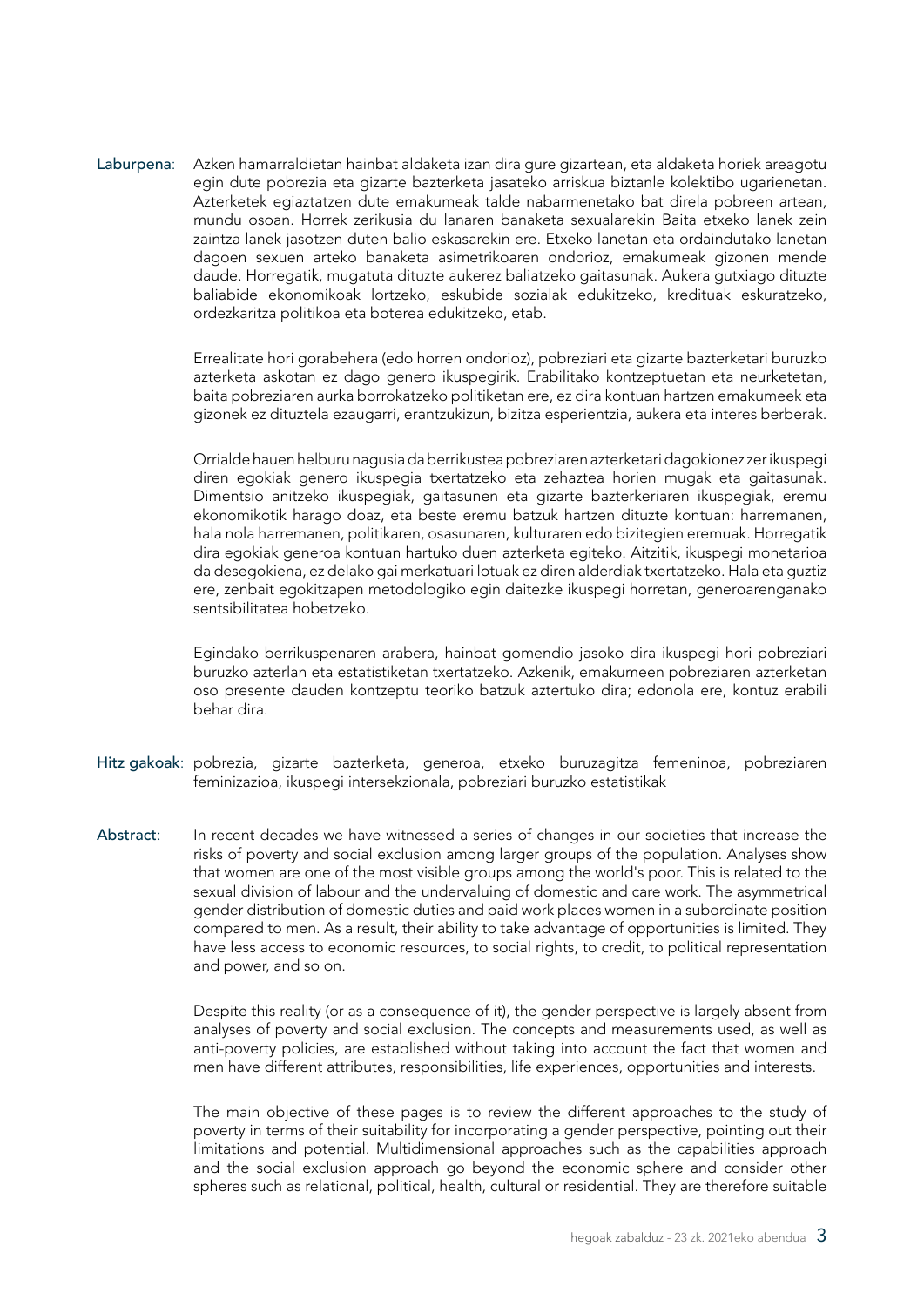for gender-sensitive analysis. In contrast, the monetary approach is the least appropriate, due to its inability to incorporate non-market aspects. Nevertheless, some methodological adjustments can be made to this approach to improve its gender sensitivity.

In the light of this review, a number of recommendations will be made to incorporate such a perspective in poverty studies and statistics. Finally, some theoretical concepts will be examined which are very present in the analysis of women's poverty and which should be used with caution.

Keywords: poverty, social exclusion, gender, female head of household, feminisation of poverty, intersectional perspective, poverty statistics.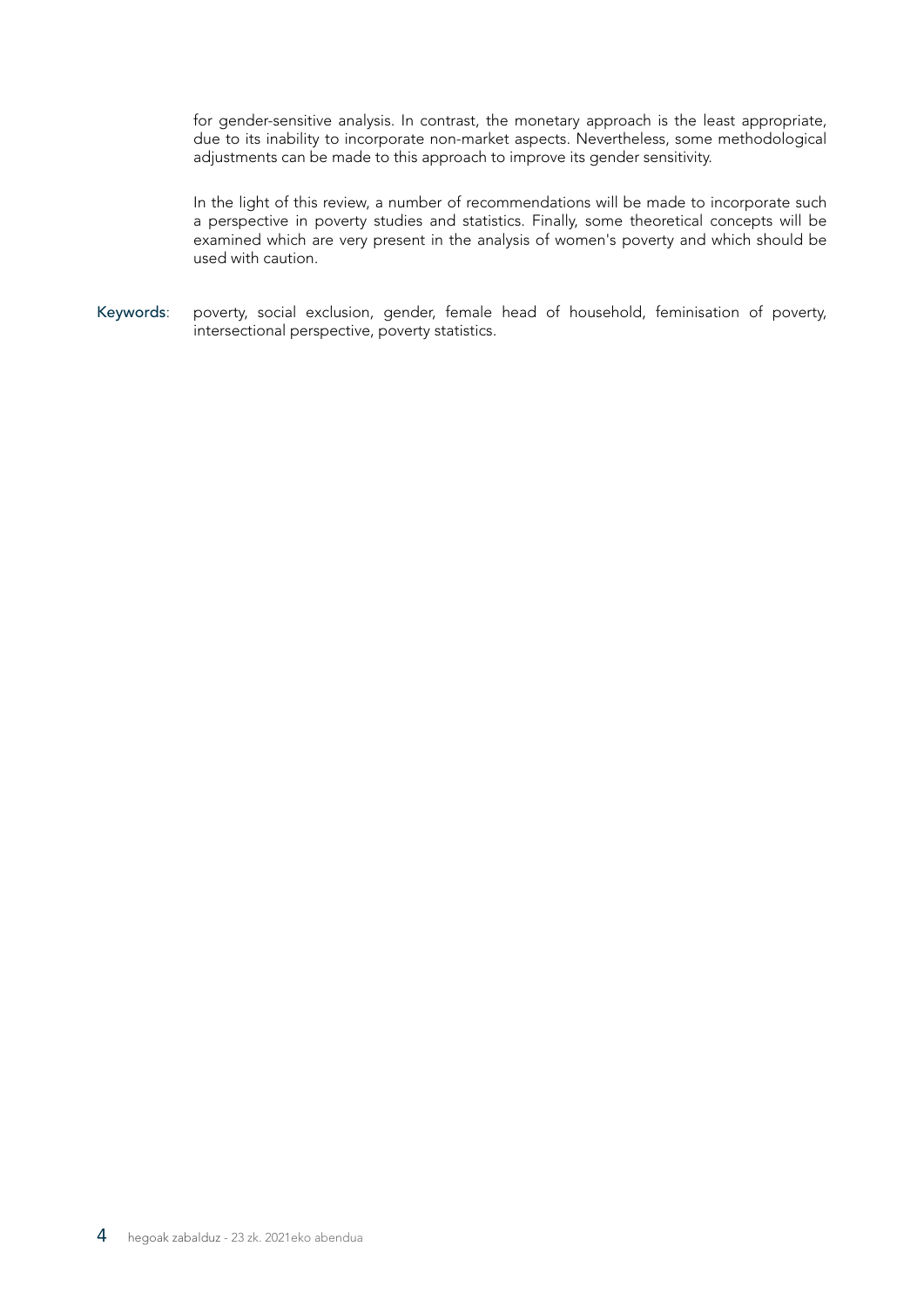## <span id="page-6-0"></span>1. Zergatik daude emakume pobre gehiago gizon pobre baino?

Genero desberdintasunaren lehen oinarria lanaren banaketa sexuala eta mendebaldeko gizarteetan lanaren antolaketaren eta balorizazioaren atzean dagoen joera monetarista eta patriarkala dira. Horrek esan nahi du, alde batetik, merkatuko lana (eta, beraz, ordaindua) dela lantzat hartzen den bakarra; horren ondorioz, enpleguaren sinonimo bihurtzen da terminoa. Aldi berean, etxean egiten diren etxeko lanak eta zaintza lanak produkzio eremutik kanpo daude, eta, beraz, ez dira aintzat hartzen, ez balioesten ezta ordaintzen ere. Nahiz eta lan hori behar-beharrezkoa den giza bizitzak irauteko eta merkatu lanean beharrezkoa den lan indarra berproduzitzeko (Carrasco, 2014:17). Lan hori merkantilizatu egiten denean ere (enplegu bihurtzen denean), etxeko enplegua deiturikoan, gutxietsi egiten da, eta baldintza kaskarretan egiten da askotan, bai ordainsariei bai bestelako baldintzei dagokienez.

Bestalde, eta hemen elkar sendotzen dute kapitalismoak eta patriarkatuak, diru sarrerak lortzeko aukera ematen duen lana gizonei esleitu izan zaie tradizioz, eta zaintza lana, berriz, emakumeei (Pérez Orozco, 2014:56). Lanaren banaketa sexual klasiko hori (gizon hornitzaile publikoa/etxeko emakume zaintzailea) birformulatu egin da azken hamarkadetan, emakumeek presentzia handiagoa baitute enplegu ordainduari dagokionez. Hori bai, emakumeek kategoria, arduraldi eta/edo ordainsari txikiagoko lanpostuak betetzen dituzte. Horrela, ugalketa edo zaintza lanaren banaketa desberdinak mendekotasun harremanak sortzen ditu emakumeen artean, eta parte hartze txikiagoa eta okerragoa edukitzen dute lan merkatuan, enpleguen bereizketaren bitartez gizonen nagusitasunari eusten baitzaio (Hartman, 1994). Emakumeek enplegua eta zaintzak bateratzen dituzte (presentzia bikoitza), eta gizonek eta erakundeek, berriz, ez dute ia aldatu zaintzetan duten ardura kuota. Hori guztia oztopoa da emakumeek lan munduan gora egin dezaten, eta "zainketen krisia" delakoa eragiten du.

Emakumeen eta gizonen arteko desberdintasunen bigarren oinarria gizartearen ongizatea bermatzen duten akordio instituzionalak dira. Hainbat termino erabili dira horri buruz jarduteko: ongizate erregimenak, ongizate arkitektura, ongizatearen diamantea, zaintzaren diamantea (Razavi, 2007). Zaintza sareei buruz ere hitz egiten da, zeinak osatzen baitituzten zaintzaileek, zaintzaren hartzaileek, erakunde eragileek, arau esparruak eta araudiak, merkatuko partaidetzak eta komunitatearen partaidetzak (Rodríguez, 2015). Zainketen diseinuari, finantzaketari eta hornikuntzari dagokionez eragileak nola erlazionatzen diren adierazten du: familiak, merkatua, estatua eta irabazirik gabeko sektorea.

Azpimarratu behar da Estatuak, ikuspegi kualitatibotik, bestelako jokabidea duela hiru eragile horien aldean. Alde batetik, estatu baliabideen banaketaren bidez, herritarren erantzukizunak eta eskubideak definitzen dituzte politikek. Kasu guztietan, politikek printzipio eta hipotesi jakin batzuei erantzuten diete. Printzipio eta hipotesi horiek bideratzen dituzte, esplizituki edo inplizituki, zerbitzuen eskaintza eta premia gisa definitzen denari estatuak ematen dion erantzuna (Esquivel et al., 2012:27). Bestalde, Estatuak, zerbitzuak eskaintzeaz gain, zaintzari dagokionez beste eragile eta erakundeek zer eskubide eta erantzukizun dituzten erabakitzen du. Adibidez, zaintzarako zerbitzu publikoak urriak direnean edo ondo finantzatuta ez daudenean, familiek bete behar dute hutsune hori. Azkenik, aipatu behar da gizarte politikek (edo halakorik ez egoteak) subjektibotasunean duten eragina, hots, araudiak gaitzen edo legitimatzen du zer pentsatu edo gauzatu litekeen, Estatuak legeen bitartez "hitz egiten" baitu. Hala, adibidez, kontziliazio politikak soilik emakumeei zuzentzen bazaizkie, zainketen feminizazioa legitimatu eta errepikatzen da, eta gizonak arlo sinboliko eta materialetik enpleguaren mundura bidaltzen dira (Gaba eta Salvo, 2016).

Gizarte kapitalistetan, merkatuko erakundeek ez diete alderdi horiei jaramonik egin, eta familiek (emakumeek, zehazki) eskainitako ordaindu gabeko zaintza lana da lan indarra erreproduzitzeko oinarri nagusia. Gizarte politikei eta berdintasun politikei dagokienez Estatuaren jarduna ausartagoa izan den herrialdeetan, zaintza horren zati bat desfamiliarizatu egiten da, eta zerbitzu publikoen bidez egiten zaio kasu. Herrialde horietan, halaber, genero desberdintasunak txikiagoak dira.

Lanaren banaketa sexualak berak ahalbidetzen du zainketa lanen banaketa desberdina, eta deskribatutako erakunde arkitekturak, orobat, indartu egiten du. Horrek esan nahi du ordaindu gabeko zaintza lanak batez ere emakumeengan kontzentratzen direla, batez ere politika publikoen garapena txikia den herrialdeetan. Etxeko lanen banaketaren asimetriak desabantailan jartzen ditu emakumeak, gizonen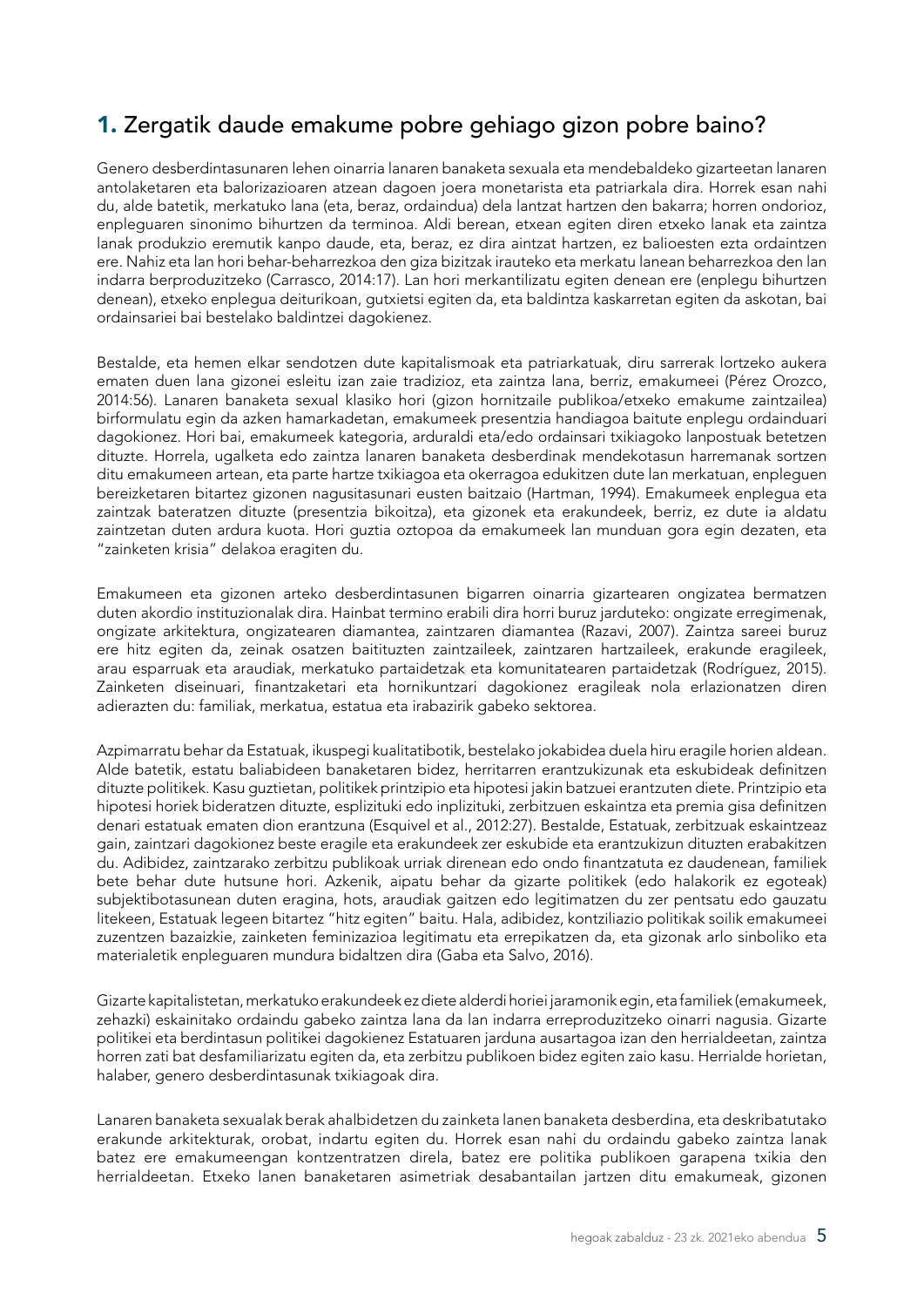<span id="page-7-0"></span>aldean. Eta, ondorioz, mugatuta dute partaidetza enpleguaren esparruan. Hori dela eta, halaber, aukera gutxiago dituzte ezagutza, etxebizitza, parte-hartze politikoa eta soziala, etab. lortzeko. Deskribatutako lanaren banaketa sexualak eta erakunde arkitekturak azaltzen dute, zalantzarik gabe, pobreziak eta gizarte bazterketak eragin handiagoa dutela emakumeengan, edozein dela ere hautatutako ikuspegia (sarrera, aukerak, eskubideak, gaitasunak).

Aipatzekoa da joera merkantilista eta androzentrikoez gain, deskribatutako ereduak familia eta emakume multzo bakar baten esperientzia unibertsalizatzen duela. Zehazki, familia nuklearretan eta hiriguneetan bizi diren emakume heterosexual, zuri eta klase ertainekoetakoena. Eta, aldiz, ikusezin bihurtzen da emakume ezkongabeen, ama bakarren, lesbianen, herri klasekoen eta landa eremuetan bizi direnen esperientzia (Pérez Orozco, 2014:58). Desberdintasun baldintzek ez diete berdin eragiten emakume guztiei: emakume batzuengan besteengan baino eragin handiagoa izango dute, adinaren, arrazaren, gizarte mailaren, sexu orientazioaren, diru sarrera mailaren, desgaitasunaren, erlijioaren eta abarren arabera.

#### 2. Zergatik da beharrezkoa generoaren ikuspegitik aztertzea pobrezia?

Genero ikuspegia duten ikerketak positibismoaren krisiaren ondorioz sortu ziren, baina ikuspegi horren gaineko kritikak ez datoz soilik feminismotik. Paradigma positibistan, ezagutza absolutua eta egiazkoa posible dela uste da, eta orobat uste da ezagutza zientifikoko arauak aplikatuz lor daitekeela, datu enpirikoetan oinarrituta alegia. Ideia horren aurrez aurre, zientzia produktu sozial bat dela adierazten da, zeina ez den mugatzen ustezko eta aurretiko errealitate bat azaltzera. Ez du rol neutroa betetzen gizartean; aitzitik, aurreiritzi sexistak, arrazistak, klasistak eta abar transmititzen eta legitimatzen dituen erakunde gisa jarduten du sarritan, eta eliteen (maskulinoak, zuriak, etab.) nagusitasunaren oinarri izan da eta da gaur egun oraindik ere (Díaz eta Dema, 2013: 72-73).

Genero ikuspegia txertatzen denean, metodoak eta teknikak aztertzen dira, zehaztu ahal izateko ea egokiak diren genero harremanak argitzeko eta joera sexistak saihesteko. Horrela sortzen den ezagutza zientifikoa ez dago maskulinizatutako balioek kutsatuta, kalitate handiagokoa da eta sozialki arduratsuagoa (Díaz eta Dema, 2013:66). Sexismoak ekitatezkoak ez diren genero harremanak hartzen ditu barnean, eta praktika instituzionalei eta pertsonen artekoei egiten die aipamena. Praktika horien arabera, genero talde nagusiko kideek (gizonek normalean) pribilegioak pilatzen dituzte beste genero talde batzuk mendean hartuta (emakumeak normalean), eta nagusitasunean oinarritutako ideologien, diferentzien edo sortzetiko desbideratzeen bidez justifikatzen dituzte praktika horiek (Mendez-Espina et al., 2020).

Generoa, lehenik eta behin, sexuen arteko desberdintasun errealetan eta hautemanetan oinarritutako gizarte harremanen barruko elementua da, zeinak adierazten diren sinboloen, arauen, erakundeen, politiken eta identitate subjektiboen bidez. Genero ikuspegiak emakumeen eta gizonen ekintzak, elkarrekintzak, harremanak eta identitateak nabarmentzen ditu. Bigarrenik, generoa boterea adierazteko modu nagusia da. Horrela, genero ikuspegiak aldeak eta desberdintasunak sortzen eta iraunarazten dituzten faktoreak nabarmentzen ditu (Bennett eta Daly, 2014). Agerian uzten du emakumeek gizonenganako dituzten mendekotasun harremanak ez direla kasu isolatuak edo bikote kontuak, harreman sistemikoak baizik. Harreman asimetrikoak dira, ez rolen osagarritasunari dagozkionak, baizik eta esplotaziokoak, diskriminaziokoak, mendekotasunekoak. Hori ahazteak ikusezin bihurtzen ditu genero harremanek dakarten desberdintasun soziala edo egiturazko indarkeria (Brunet et al., 2008:70).

Pobreziari buruzko azterketek eta ikerketek erakutsi ohi dute emakumeek gizonek baino baliabide eta aukera gutxiago dituztela. Edozein dela ere une historikoa, lekua edo erabilitako neurketa metodologia, ukaezina da pobreziak, zaurgarritasunak eta/edo gizarte bazterkeriak eragin handiagoa duela emakumeengan. Horixe litzateke generoarekiko sentibera den pobreziaren azterketa aldarrikatzeko lehen argudioa. Bidezkoa da babesgabetasun handieneko egoeran dauden pertsonen egoera onartzea eta pertsona horiengan jartzea arreta. Genero ikuspegia kontuan hartuta, onartzen da emakumeek eta gizonek ez dutela modu berean jasaten pobrezia. Era horretara, hobeto ulertu eta galaraziko dira pobrezia egoera horretara eramaten dituzten prozesuak.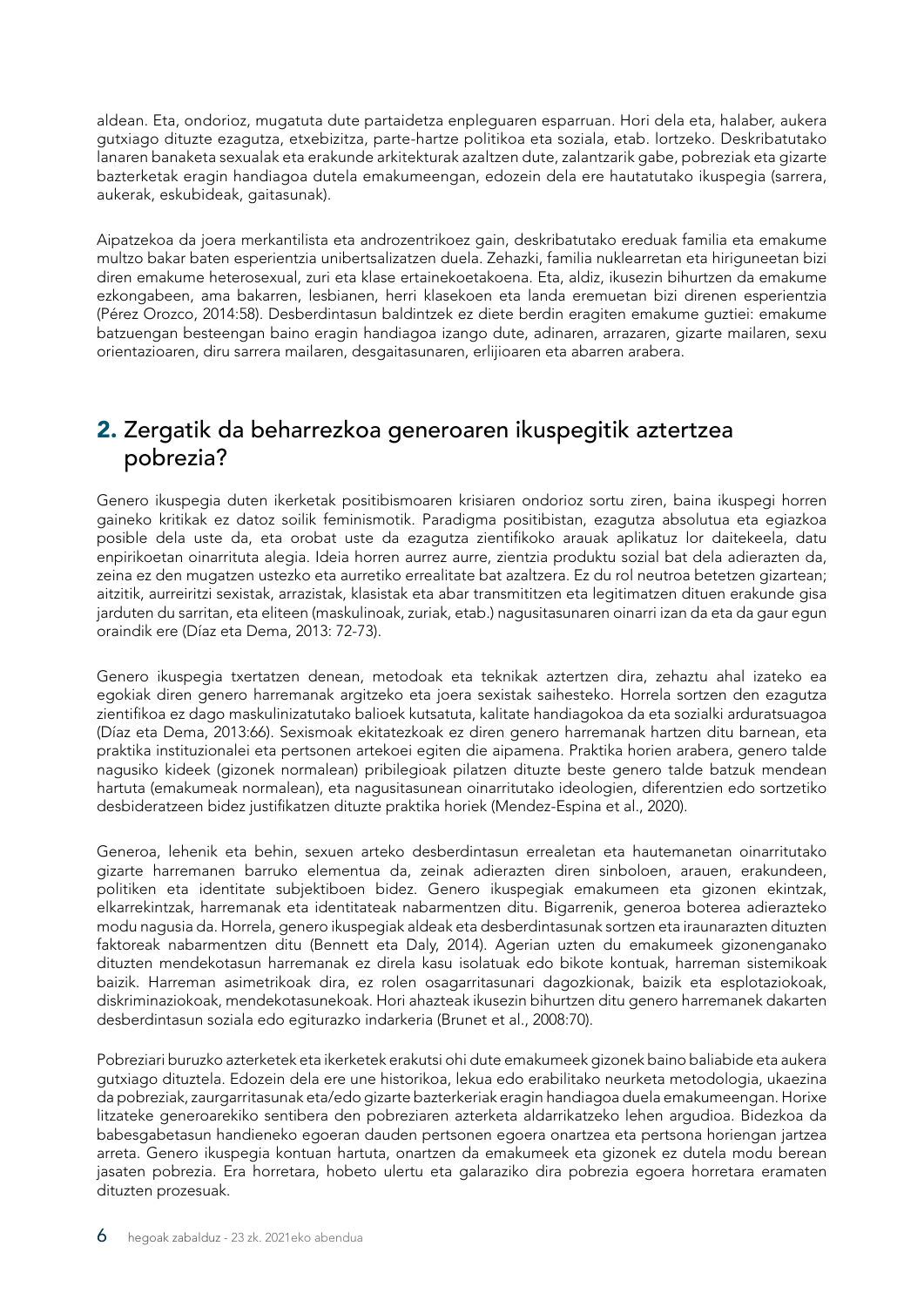Pobrezia genero ikuspegiarekin aztertzearen aldeko bigarren argudioak pobreziari buruzko analisien eta azterketen helburuari egiten dio erreferentzia. Beste edozein azterketa sozioekonomiko bezala, pentsatzekoa da errealitate soziala ezagutzea, horren kausak aztertzea eta, azkenik, gizartea eraldatzeko proposamenak egitea dela azterketa horren xedea. Pobreziaren azterketan funtsezko lau gai daude elkarri lotuta: kontzeptuak eta definizioak, neurketak, azalpenak eta politikak. Pobreziatzat hartzen duguna pobreziari buruz egin nahi denaren edo egitea espero denaren araberakoa da neurri batean; beraz, pobreziari buruzko eztabaida akademikoa eta politikoa, deskriptiboa ez ezik, aginduzkoa ere bada. Pobrezia kontzeptu politikoa da ezinbestean, ez da neutrala (Monreal, 1996). Emakumeek eta gizonek ezaugarri, erantzukizun, bizitza esperientzia, aukera eta interes berberak ez dituztela kontuan hartu gabe hurbiltzen bagara pobreziaren azterketara, ez gara gai izango pobreziak gizarte batean duen benetako eragina aintzat hartzeko, eta are gutxiago hori eragiten duten faktore nagusiak ezagutzeko. Era berean, pobreziari aurre egiteko proposatzen ditugun estrategiak ez dira eraginkorrak izango biztanleriaren zati batentzat.

Emakumeek gizonen aldean jasaten dituzten desparekotasunak nabarmendu nahi dira genero ikuspegiaren bitartez. Desberdintasun horiek, halaber, oztopoa dira bizi kalitate hobea edukitzeko, autonomia handiagoa lortzeko eta herritar gisa dituzten eskubideak baliatzeko. Bi dira desberdintasun nagusiak. Alde batetik, produkzio baliabideak edukitzeari, erabiltzeari eta kontrolatzeari buruzkoak dira (lana, lurra, kapitala, prestakuntza, informazioa, teknologia berriak, baliabide naturalak eta etxebizitza), eta horrek azaltzen du emakumeek diru sarrera egokiak lortzeko dituzten mugak. Bestalde, azpimarratu behar da boterera iristeko dauden desberdintasunen ondorioz, emakumeek gizonek baino gutxiago parte hartzen dutela erabaki ekonomikoak eta politikoak hartzeko prozesuetan, bai etxean, bai gizartean oro har. Horrek esan nahi du haien interesak eta ikuspuntua kontuan hartu gabe diseinatzen direla programak eta politikak.

Sistema patriakalen alborapen sexistek genero desberdintasunak iraunarazten dituzte eta era berean ezagutza zientifikoaren oinarriak eraikitzen dituzte. Joera horietako batzuk bereziki desitxuratzaileak dira pobreziaren azterketan, ezkutatu egiten baitute emakumeek zer-nolako desabantailak dituzten, baliabideak eta aukerak eskuratzeko (Eichler, 1991, Díaz eta Dema, 2013):

- Androzentrismoa, zeinak aztergai hartzen duen gizonezkoei dagozkien ezaugarriak dituen pertsona. Gizonak dira erreferentzia, eta emakumeak "bestea". Emakumeen arazoak eta esperientziak arindu egiten dira, eta balio handiegia ematen zaie gizonenei. Feministek pobrezia aztertzen lagundu aurretik uste zen biztanleria pobrea gizonek osatzen zutela osorik, edo, bestela, ziurtzat jotzen zen emakumeen premiak eta interesak etxeko nagusi gizonen berberak zirela, eta, ondorioz, haien mende jar zitezkeela (Kabeer, 1998).
- Gehiegizko orokortzea; ikerketa baten emaitzak bi sexuei aplikatzeko modukoak balira bezala orokortzen ditu.
- Generoarekiko sentiberatasunik eza, sexua ez baita aldagai garrantzitsutzat hartzen azterlanean, eta ez baita zalantzan jartzen sexuak emaitzetan duen eragina. Oro har, ez dute aztertutako fenomenoaren eraginari buruz sexuaren arabera bereizitako daturik ematen. Alde batera uzten du, halaber, aldagai batzuek esanahi desberdina izan dezaketela gizonentzat eta emakumeentzat (dirua, ezkontza, dibortzioa, etxea).
- Familismoa, analisi unitatetzat familia edo etxea hartzen duena, hura osatzen duten pertsonak, haien rolak, portaerak eta haien arteko botere harremanak kontuan hartu gabe. Oinarri hartzen du aztertutako gertaerek berdin eragiten dietela familiako kide guztiei.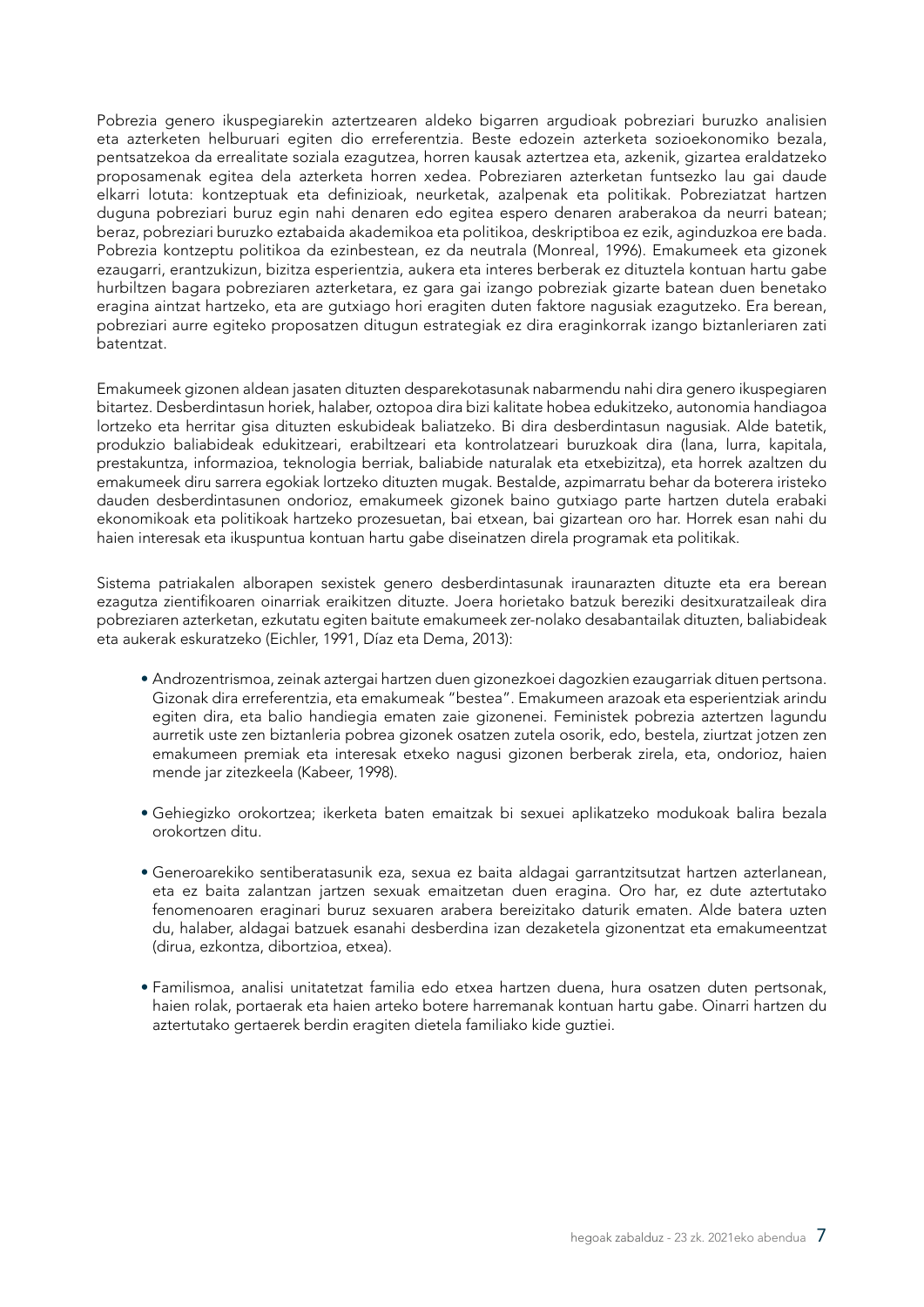### <span id="page-9-0"></span>3. Ikuspegiak pobreziaren azterketan

Azken hamarraldietan, ikerketaren esparruak eta aktibismo feministak lortu dute generoaren dimentsioa onartzea pobreziaren azterketan. Gainera, fenomeno konplexu horren azterketak zabaldu egiten ditu bere mugak, alderdi ekonomiko eta materialetatik hasi eta bizitzaren hainbat eremu eta giza aniztasunari lotutako osagai subjektiboak kontuan hartzen dituztenetaraino. Horrek aberastu egin du oro har pobreziaren fenomenoaren azterketa, errentan edo kontsumoan oinarritutako ikuspegi estu batetik dimentsio anitzeko ikuspegi batera igarotzea ahalbidetu baitu. Era horretara, aintzat hartzen dira gabezia fisikoa eta materiala nahiz gabezia soziala, zeinaren barruan sartzen diren hainbat faktore, hala nola autoestimua, errespetua, boterea eta zaurgarritasuna (Chant, 2003). Zalantzarik gabe, ikuspegi holistikoagoetaranzko bilakaera hori ere laguntza handikoa izan da genero ikuspegia txertatzeko pobreziaren, gabeziaren eta gizarte bazterketaren analisietan. Ondoren, pobreziaren azterketan genero ikuspegia txertatzeari dagokionez ikuspegi bakoitzak zer abantaila eta eragozpen dituen aipatuko dugu.

#### 3.1. Ikuspegi monetarioa

Ikuspegi horretatik muga monetario bat jartzen da (errenta edo gastua), eta pobretzat jotzen da bere premiak asetzeko gutxieneko bizi mailara iristeko baliabide nahikoak ez dituena. Oro har, pobrezia aztertzeko diru neurketa hartzen bada abiapuntu, orduan, pobrezia lerroen neurketa erabiltzen da. Bi modutara ezartzen dira lerro horiek:

- Erabatekoa: premiazkotzat jotako ondasunen saski jakin baten kostuan (gutxieneko aurrekontua) edo diru kopuru jakin batean kokatzen da pobrezia lerroa<sup>1</sup>.
- Erlatiboa: erreferentziatzat hartutako gizartearen errentaren edo batez besteko gastuaren edo gastu medianaren ehuneko jakin batean ezartzen da pobrezia lerroa<sup>2</sup>. Hainbat atalase erabili ohi dira (diru sarreren edo gastuaren ehunekoak) pobrezia larria eta moderatua bereizteko. Kasu askotan, pobrezia larriarentzat errenta medianaren % 40ko atalasea ezartzen da, eta pobrezia moderatuarentzat %60koa. Pobrezia larria oinarrizko premiak (elikadura, jantziak, oinetakoak, ostatua) ezin ase diren egoerarekin lotzen da. Aldiz, pobrezia moderatuak esan nahi du pertsonek ezin dutela komunitatean bete-betean parte hartu, ezin dituztela lortu zereginak betetzeko, harremanetan parte hartzeko eta gizarteko kide gisa espero diren ohiko jokabideei jarraitzeko aukera ematen dieten bizi baldintzak (Townsend, 1993).

Pobrezia neurtzeko metodologia hori erruz erabili izan da eta erabiltzen da oraindik ere, abantaila batzuk baititu, hala nola sinpletasuna, erabilitako neurri unitatearen familiaritatea eta datuen eskuragarritasuna. Hala ere, arazo ugari sortzen ditu, eta ez dagozkio soilik generoarekiko sentiberatasunik ezari<sup>3</sup>. Orrialde hauetan adieraziko dugu arazo horien zein alderdi diren esanguratsuenak genero ikuspegia pobreziaren azterketan txertatzeari begira.

Lehenik eta behin, pobrezia edo ongizate egoera ebaluatzeko kontuan hartzen diren baliabideak errentaren kontzeptu estu samarrera mugatu ohi dira. Pobrezia ikuspegi monetario baten arabera neurtzen denean, alde batera uzten dira pertsonen ongizate mailak baldintzatzen dituzten zenbait baliabide, zeinek garrantzizko eragina duten emakumeek eta gizonek jasaten dituzten pobrezia zametan. Esate baterako, osasun zerbitzu

<sup>1</sup> Gutxieneko aurrekontuan oinarritutako pobrezia neurketa horiek AEBetako eta Kanadako pobrezia lerroa kalkulatzeko erabiltzen dira. Munduko Bankuak ere pobrezia lerro absolutuak ezartzen ditu: 1,90 \$ pertsonako eta eguneko, muturreko pobreziari dagokionez; 3,2 \$ diru sarrera ertain-baxuko herrialdeetarako eta 5,5 \$ diru sarrera ertain-altuko herrialdeetarako.

<sup>2</sup> EBn pobreziari buruz egiten diren azterlan gehienetan termino erlatiboen araberako pobreziaren neurketa erabiltzen da.

<sup>3</sup> Pobreak ez izateko ase behar diren premiei eta behar horiek asetzen dituzten ondasunei buruzko arazoak (Sen, 1992a eta 1992b); pobrezia atalasea non ezarri zehazteko arazoak (Concialdi, 2002); Familia Aurrekontuei buruzko Inkestetatik datozen datuen fidagarritasunari buruzko arazoak (Martínez eta Ruiz-Huerta, 1994).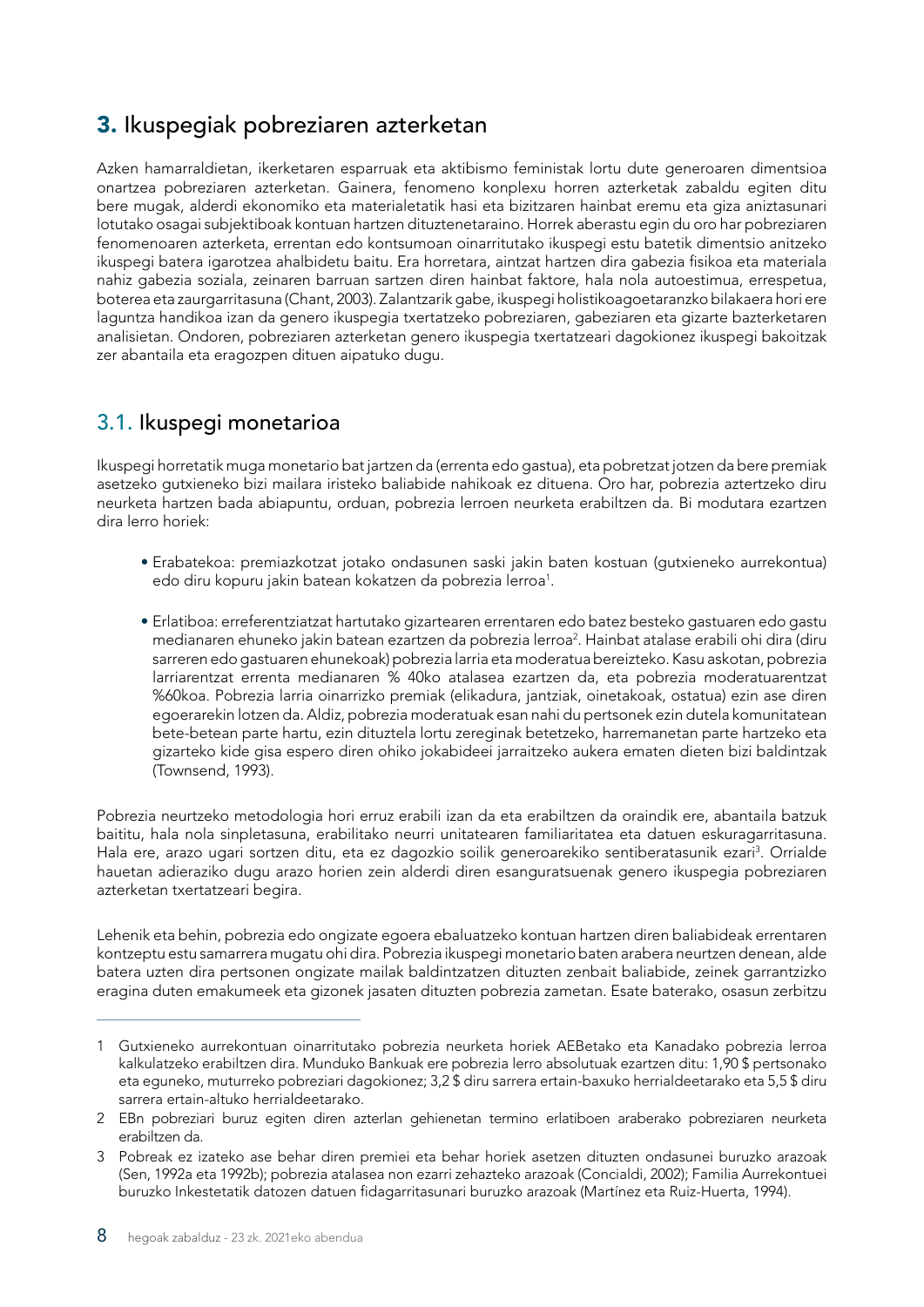publikoak, hezkuntza zerbitzuak edo mendekotasunen bat duten pertsonak zaintzeko zerbitzuak ez dira kontuan hartzen, nahiz eta berebiziko garrantzia duten ongizatean<sup>4</sup>. Gainera, zerbitzu horietako batzuek (zaintzari dagozkienek batez ere) eragin handiagoa izan dezakete emakumeen ongizatean.

Ahaidetasun, adiskidetasun eta auzotasun sareen bidez sortzen den kapital soziala da etxe baten egoera ebaluatzeko kontuan hartu beharko litzatekeen beste baliabideetako bat. Elkarrekikotasun sareek baliabide monetarioak sor ditzakete, edo lan esparruan parte hartzeko aukera erraztu. Azken hori erabakigarria da seme-alabak dituzten emakumeen kasuan, horiek lan munduan sartzeko aukera hurbileko familiaren, auzokoen eta adiskidetasun sareen laguntzaren mende egon baitaiteke (zaintzarako zerbitzu publikoak urriak direnean, esaterako). Sare horiek, halaber, bizirik irauteko bitartekoak eman ditzakete, enpleguak eta gizarte babesak huts egiten dutenean.

Bigarrenik, etxeko zereginetan eta zaintzan emandako denbora etxeko ongizatearen hobekuntzari laguntzen dion baliabide monetarioa da. Etxe batean emakume batek ordainsaririk gabe egiten dituenean zeregin horiek, etxe horretan ez zaio kanpoko norbaiti ordaindu behar, eta, beraz, errenta handiagoa edukiko du. Etxeko lanei eta zainketei egotzi dakieke balio bat, merkatuan kontratatzeak zer kostu izango lukeen kontuan hartuta. Hori lotuta dago emakumeek etxean egiten duten funtsezko ekarpena neurtzearen garrantziarekin. Eta agerian gelditzen da zer alde dagoen, ongizateari dagokionez, gizon bat buru duten eta emakume bat ordaindu gabeko zeregin horietan aritzen den etxeen eta errentaren zati bat zerbitzu horiek erostera bideratu behar duten etxeen artean. Ordaindu gabeko lana neurtzeko eta ikusteko beste modu bat lan horretan emandako denbora esleitzea da<sup>5</sup>. Horrela, gizarteak familian eta gizartean dauden genero desberdintasunak balioetsi eta hauteman ditzake (Godoy, 2004: 26-27).

Hirugarrenik, pobreziari buruzko azterlanen azterketa unitatea etxea izaten da oro har, etxea harturik bizileku, aurrekontu eta gastu unitatetzat. Azterketa unitate hori hautatzeko, beste portaera ekonomiko eta sozial askotan bezala, oinarri hartzen da familiak garrantzizko eragile ekonomikoak direla gastuari eta kontsumoari dagokienez. Gainera, unitate horietan gizabanakoek baliabideez hornitzeko dituzten estrategiek lotura handia dute elkarren artean. Hala ere, etxea azterketa unitatetzat hartuz gero, ikusezin bihurtzen dira pobrezia potentzialeko edo zaurgarritasuneko egoerak kolektibo jakin batzuetan, hala nola familiaren etxetik emantzipatu gabe dauden gazteak, erretiro pentsio eskasak kobratzen dituzten adineko pertsonak eta lan ordaindua egiten ez duten emakumeak. Sarritan, ez-pobretzat hartzen dira horiek, etxea ez delako pobrea. Baina diru sarrera propiorik ez dutenez, familia hausten denean (banantze edo heriotza baten ondorioz) edo, gazteen kasuan, familiarenetik emantzipatzen direnean larriak izan daitezke ondorio ekonomikoak (Godoy, 2004).

Valls eta Belzuneguiren lanak (2014) bi metodologiak erabiltzen ditu Espainian pobrezia neurtzeko: konbentzionala (etxea azterketa unitate gisa hartuta) eta autonomia indibidualean oinarritua. Emaitzak alderatuz gero, lehen metodologiarekin nolabaiteko antzekotasuna dago emakumeen eta gizonen artean, pobrezia mailari, intentsitateari eta diruaz bestelako gabeziei dagokienez. Baina bigarrenaren bidez argi ikusten da pobrezia arrisku handiagoa dutela emakumeek: ia erdiak pobreak lirateke bakarrik biziko balira; arrisku hori handitu egiten da haurrekin bizi diren familietan; ikasketa maila handiagoak eta lan merkatuan egoteak babestu egiten ditu emakumeak pobreziaren aurrean, baina eragin mugatua du horrek parekatze estrategia egokirik ez badago; emakumeek transferentzia publikoetarako aukera mugatuagoa dute.

Gaineratu beharra dago banakako diru sarreren neurketa bereziki argigarria izan daitekeela pobrezia egoerak ebaluatzeko, baldin eta etxe batean diru sarrerak ez badira behar bezala banatzen etxeko kide guztien premiak asetzeko. Pobrezia etxeen arabera neurtzen dugunean, oinarritzat hartzen ari gara unitate horietan ez dagoela arazorik, desantolaketarik, botere harremanik, asetzeko premia desberdinik. Hala ere, emakumeek gure gizarteko erakunde askotan pairatzen duten mendekotasuna, erabakitzeko gaitasunik eza eta baliabideak eskuratzeko gaitasunik eza etxearen eremuan ere gerta daitezke, testuinguru jakin batzuetan batez ere (CEPAL-UNIFEM, 2004: 20-21).

<sup>4</sup> Zerbitzu mota horiek sartzea edo ez garrantzizkoa izan liteke zerbitzu horietarako diru publikoari dagokionez alde handiak dauden lurraldeen pobrezia tasak konparatzen direnean.

<sup>5</sup> Kasu honetan, egilea ordaindu gabeko lanari buruz ari da, ez bakarrik etxeko lanari eta zaintzari buruz.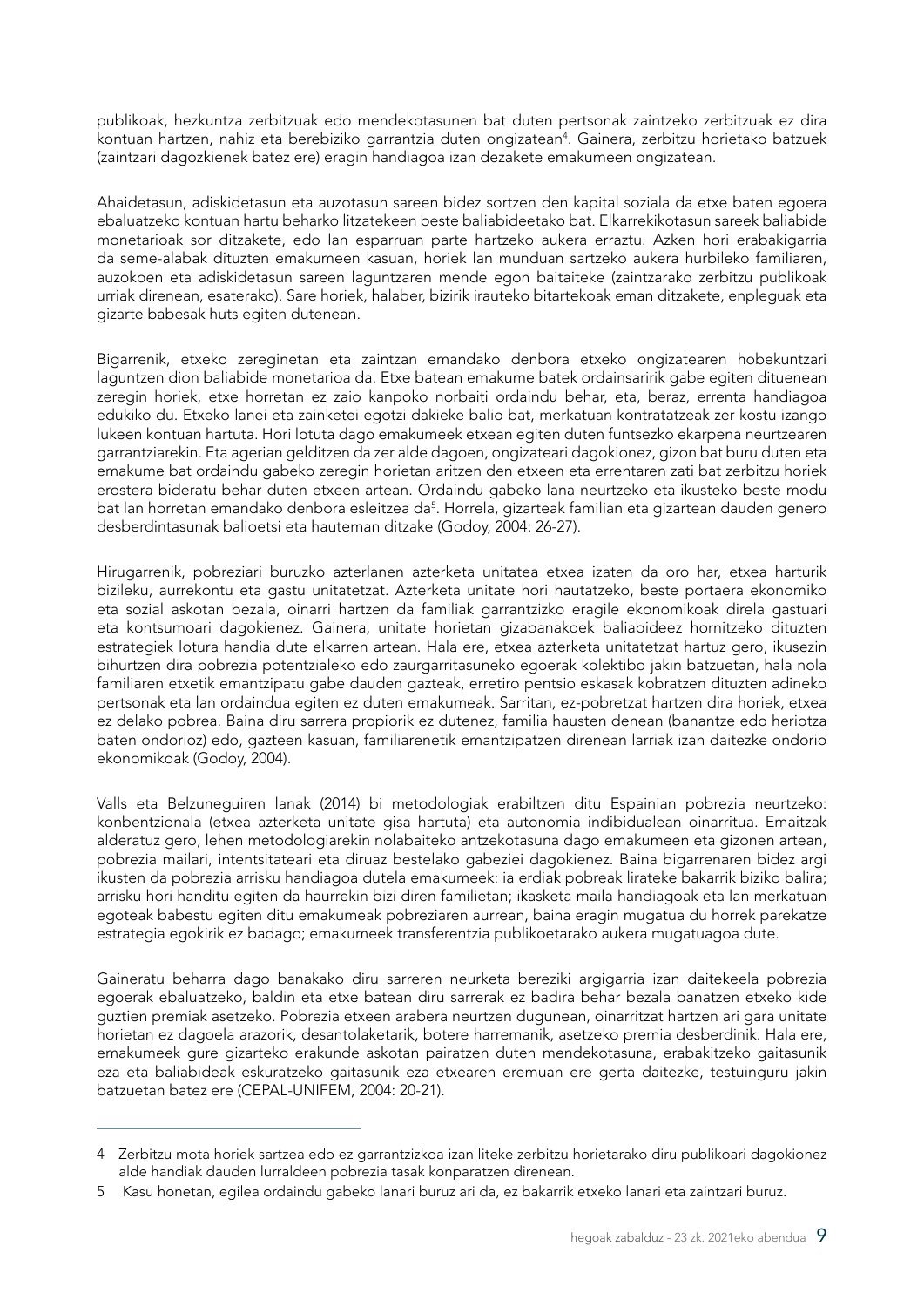#### <span id="page-11-0"></span>3.2. Ikuspegi subjektibo/parte hartzailea

Mota horretako metodologiak saiatzen dira ikerketan parte hartzen duten pertsonak beren planteamenduak azaltzen dituzten subjektu gisa sartzen, eta ez soilik azterketa objektu gisa. Horrek abantailak ditu generoaren ikuspegitik, pobreziak jotako pertsonek ongizateari buruz duten pertzepzioa erants daitekeelako. Agian, pertzepzio hori ez dator bat pobreziari buruz ikertzen ari den pertsonaren pertzepzioarekin, ez baita pobrea, ezta emakumea ere.

Elementu subjektiboak edo parte hartzaileak txertatzeak bi abantaila ditu generoaren ikuspegitik:

- Azterketek erakutsi dute emakumeek eta gizonek kezka eta interes desberdinak dituztela etxerako funtsezkoak diren oinarrizko premiei edo zerbitzuei dagokienez.
- Diru sarrerak baino askoz harago dauden ongizate alderdiak aintzat har daitezke, hala nola baliabideen kontrola, etxean erabakiak hartzeari dagokionez dauden desberdintasunak, denbora pobrezia<sup>6</sup> eta etxeko indarkeriarekiko zaurgarritasuna<sup>7</sup>.

Ikuspegi subjektibo/parte hartzaileak baliagarriak izan daitezen emakumeek eta gizonek ongizateari buruz dituzten ikuspegiak antzemateko, beharrezkoa da genero arauak ez egotea sakon errotuta aztertutako komunitatean, ezta ikerketa taldean ere.

- Horrek eragin dezakeelako emakumeek genero etena ezkutatu edo minimizatzea (Chant, 2003). Orduan, emakumeek berek zalantzarik gabe onartzen dituzte egoera bidegabeak honako alderdi hauei dagokienez: zer gasturi ematen zaien lehentasuna etxean, zer premiari erantzuten zaion edo etxeko zereginetan dauden desberdintasunak.
- Ikerketa taldeari dagokionez, datuak interpretatzeko eta eransteko duten gaitasunaren arabera, galerak egon daitezke generoaren ikuspegitik garrantzitsua den informazioa biltzeko eta/edo transmititzeko (Kabeer, 2006).

Askotan, ikuspegi subjektibo/parte hartzailea ikuspegi monetarioarekin konbinatzen da. Pobreak ez izateko edo hilaren amaierara<sup>8</sup> iristeko etxe batean beharko litzatekeen errenta aztertzen da. Hala ere, ikuspegi horrek emakumeen eta gizonen pobreziaren bizipenei buruz garrantzizko informazioa eman dezan, hobe da metodologia kualitatiboak ezartzea, adibidez, elkarrizketa sakonak.

#### 3.3. Gaitasunen ikuspegia

Amartya Senek honela definitzen du pobrezia: pertsonak gutxieneko maila onargarriak lortzeko dituen oinarrizko gaitasunen porrota. Pobreziaz eta bizi mailaz hitz egitean, ez da ez ondasunetan, ez haien ezaugarrietan, ez sortzen duten erabilgarritasunean zentratu behar, Senek pertsonaren gaitasuna esaten dion horretan baizik. Ondasunak edo haren ezaugarriek ez digute esaten pertsonak harekin zer egin dezakeen, bizi mailan lagun badezake ere, ez da haren eratzaile. Garrantzitsuena da ezagutzea zer trebetasun dituen pertsonak ondasun hori erabiliz askotariko gauzak egiteko, funtzionamendu jakin batzuk lortzeko, eta

<sup>6</sup> Emakumeek denbora gehiago ematen dute etxeko lanetan eta zaintzan, eta ondorioz, emakumeak etxean giltzapetzen dira. Horrek harremanen ikuspegitik pobretu ditzake, edo politikan eta gizartean duten parte hartzea murriztu. Beren buruari emandako denboraren prekarizazioa ere badakar, eta horrek bereziki eragiten die ekonomikoki autonomoak diren subjektuen eraketan (Baeza et al., 2014).

<sup>7</sup> Indarkeria pobretzearen faktore gisa aztertzeko, interesgarria da kontsultatzea Espinar (2002).

<sup>8 1986.</sup> urteaz geroztik Euskadin egiten den Pobreziari eta Gizarte Desberdintasunei buruzko Inkestan (PGDI), honela definitu behar da etxea: oso pobrea, pobrea, nahiko pobrea, ahal bezala konpontzen da, erosoa, oparoa, aberatsa eta oso aberatsa. Gainera, etxeei galdetzen zaie zenbateko diru sarrerak behar dituzten hilaren amaierara iristeko eta oinarrizko premiak asetzeko. INEk egiten duen Bizi Baldintzei buruzko Inkestan ere egiten da hori.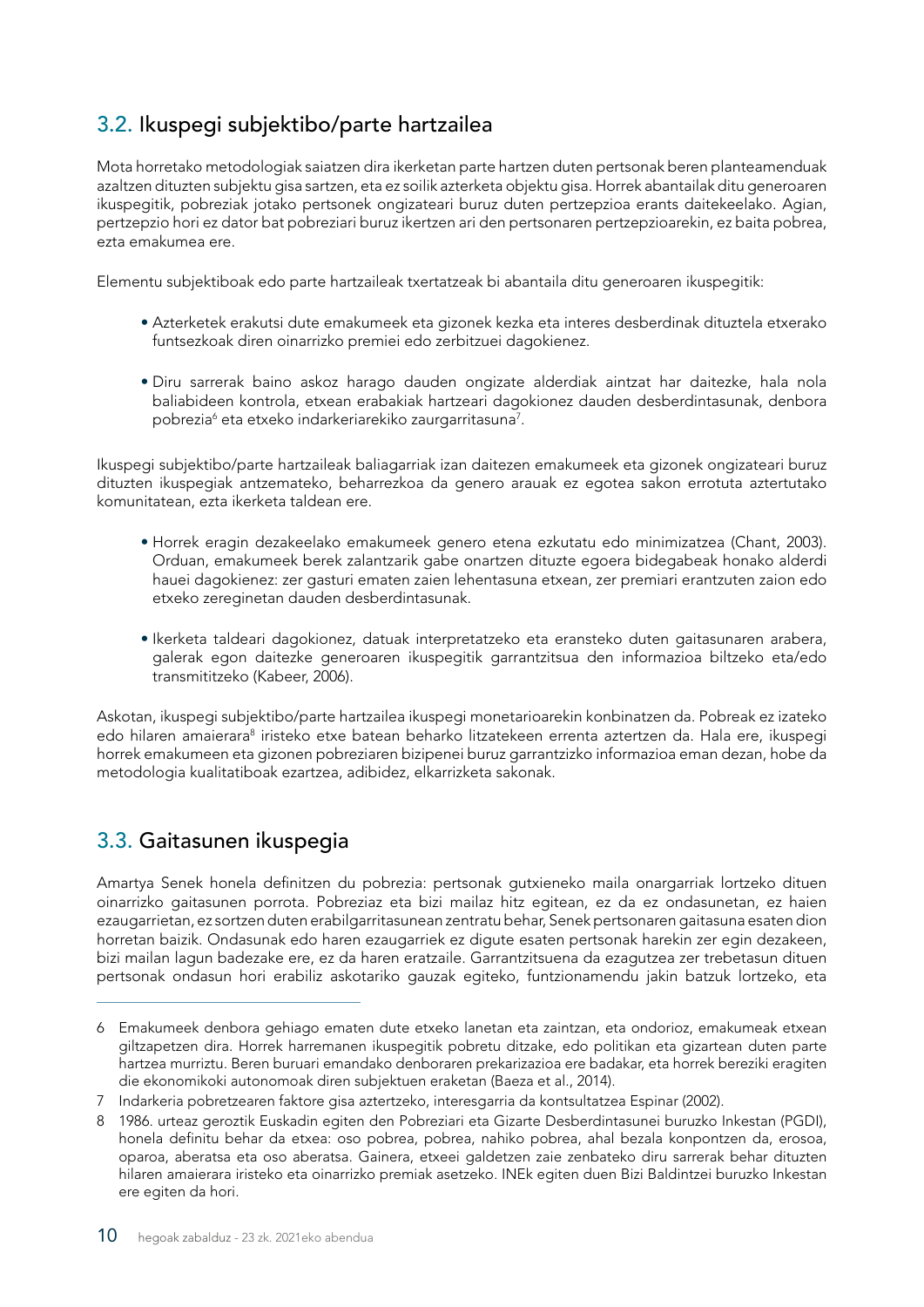trebetasun hori litzateke aipatutako gaitasuna (Sen, 1983, 1992a eta 1992b). Martha Nussbaum-ek oinarrizko gaitasunen zerrenda bat proposatzen du (Nussbaum, 2000: 231-233). Eta adierazten du hezkuntzarik gabeko emakumeek eta emakume zapalduek esan dezaketela, edo pentsa dezaketela, gaitasun horietako batzuk ez direla beraientzat.

Gaitasunen porrot gisa hartutako pobreziaren kontzeptuan, genero ikuspegia txertatzeko aukera ematen duten bi ezaugarri aipatu behar dira:

- Agerian uzten du, baliabideen ikuspegi estutik ere, zenbait heterogeneotasun kontuan hartzen ez badira, baliabide ezak ez duela pobreziaren arazoaren parte bat ere jasoko. Heterogeneotasun horien ondorioz, beharrak ez dira denentzat berdinak. Zerikusia dute ingurumenarekin, giro sozialarekin, gizarte harremanekin, trebetasun eta inguruabar pertsonalekin eta osasun egoerarekin. Baliabide maila jakin batek ez dakar pobrezia saihestea –lorpenak eta funtzionamenduak lortzeko gaitasun gisa hartuta pobrezia–. Adibidez, pertsona batek etxeko indarkeria jasaten badu edo ez badu etxeko aurrekontuaren kudeaketan eragiteko gaitasunik, pertsona hori pobretzat jo daiteke, nahiz eta objektiboki diru sarrera nahikoak izan.
- Adierazten du munduaren zati handi batean emakumeek giza bizitzaren funtzionamendurako laguntza falta dutela. Funtzionamendu horiek izan litezke fisikoki oinarrizkoak (behar bezala jantzita eta elikatuta egotea, esaterako) edo konplexuak (emozioak sentitzea, zentzumenak erabili ahal izatea, imajinatzea, pentsatzea, arrazoitzea). Horrek esan nahi du emakumeek gizonek baino aukera gutxiago dituztela beldurrik gabe bizitzeko eta maitasun mota atsegingarriez gozatzeko, bereziki ezkonduta daudenean eta haurtzaroan aukerarik ez dutenean (Nussbaum, 2000: 219-220).

Ikuspegi horietan oinarrituta, pobrezia gaitasunen porrotean oinarrituta neurtzeko adierazleak proposatu ditu GNBPk, hala nola Ahalmenen Pobreziaren Indizea (API) eta Giza Pobreziaren Indizea (GPI)º. Ondoren, GNBPk Generoari buruzko Garapen Indizea (GGI) eta Generoa Sustatzeko Indizea (GSI) proposatu zituen, genero ekitaterik ezak giza garapenean (GGI) eta jarduteko gaitasunean duen eragina neurtzeko (GSI)10. Indize horiek tresna osagarri garrantzitsuak dira genero arrakalak aztertzeko eta gobernuen arreta erakartzeko, eta horrek eragina izango du, inondik ere, genero desberdintasunari aurre egiteko neurrietan (Chant, 2003:30).

<sup>9</sup> KPIak aurreikusten dituen gaitasunak hauek dira: bizimodu osasungarria izatea, elikadura onarekin; segurtasun baldintzetan eta baldintza osasungarrietan ugaltzeko gaitasuna izatea, eta alfabetatuta egotea eta ezagutzak izatea. Honako hauek dira alderdi horietan gaitasun gabeziak neurtzen dituzten hiru adierazleak: pisu nahikoa ez duten bost urtetik beherako haurren ehunekoa, langile trebatuen laguntzarik jasotzen ez duten erditzeen ehunekoa eta alfabetatu gabeko 15 urteko edo hortik gorako emakumeen ehunekoa. GPIk bizi luzerari, hezkuntzari eta osasun zerbitzuak eta edateko ura edukitzeari buruzko adierazleak eransten ditu, 5 urtetik beherakoen artean, herrialde garatuak izan ala ez. Azpimarratu behar da GPIk, KPIari dagokionez, baztertu egiten dituela emakumeari erreferentzia esplizitua egiten zioten adierazleak. Horrela, KPIan analfabetismoa neurtzen da, sexuari dagokion bereizketarik egin gabe, eta ezabatu egin da baldintza desegokietan gertatutako erditzeen ehunekoa (Dubois, 2000).

<sup>10</sup> GGIk gizonen eta emakumeen arteko desberdintasuna zigortzen du, halako eran non balioa galtzen duen gizonen eta emakumeen aurrerapen maila orokorra jaisten denean edo batzuen eta besteen arteko aurrerapen maila handitzen denean. Giza Garapenaren Indizearen aldagai berak erabiltzen ditu, baina emaitzak egokitzen ditu, emakumeek eta gizonek osasun, hezkuntza eta sarrerako oinarrizko gaitasunak lortzean duten aurrerapenaren arteko desberdintasunarekiko sentibera izateko. Herrialde guztietan jaitsi dira GGIaren balioak Giza Garapenaren Indizearekin alderatuta, eta horrek esan nahi du guztietan dagoela desberdintasun mailaren bat; izan ere, gizonen eta emakumeen arteko erabateko parekatzea gertatuz gero, GGIaren eta Giza Garapenaren Indizearen balioak berdin-berdinak izango lirateke.

GSIaren helburua da partaidetza ekonomiko eta politikoaren eta erabakiak hartzearen funtsezko esparruetan hautematea genero desberdintasuna. Horretarako adierazle hauek erabiltzen dira: a) partaidetza ekonomikoa eta erabakiak hartzeko ahalmena islatzeko: emakumeek eta gizonek administrazio postuetan eta postu exekutiboetan duten partaidetzaren ehunekoa eta enplegu profesional eta teknikoetan duten partaidetzaren ehunekoa; b) partaidetza politikoa jasotzeko: emakumeen eta gizonen ehunekoa parlamentuko eserlekuetan (Dubois, 2000).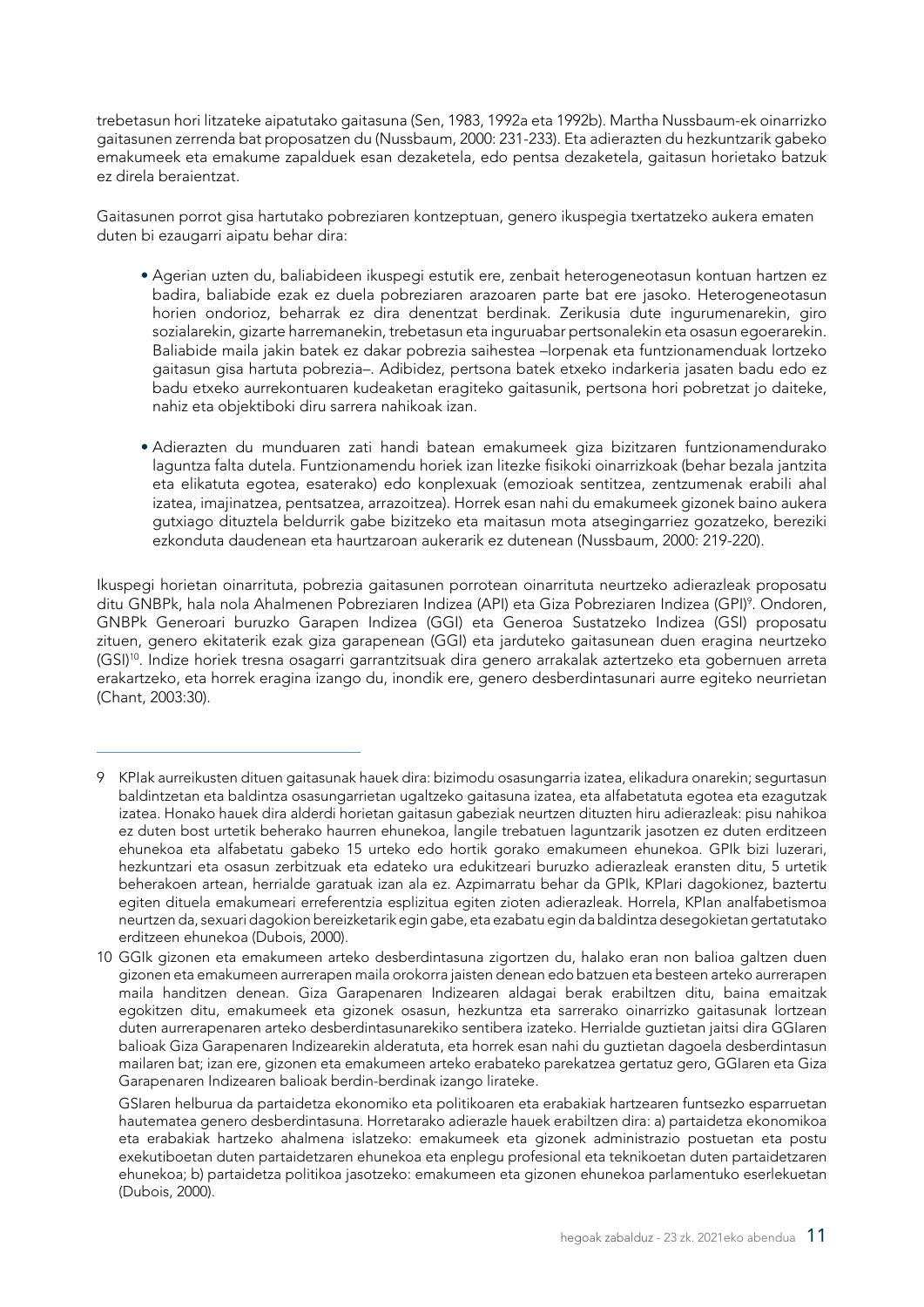#### <span id="page-13-0"></span>3.4. Gizarte bazterketaren ikuspegia

Gizarte bazterketa terminoa 80ko hamarkadaren amaieran sortu zen, eta saiatzen da gizarte bazterketa beste kontzeptu zahar batzuetatik bereizten, hala nola pobrezia eta gabezia, eta orobat saiatzen da pobreziaren oinarrian dauden alderdi dinamikoak areagotzen eta finantza pobreziari dagokionez kontzeptu ez hain unidimentsionala sortzen (Berghman, 1995:16). Termino horren ospe gero eta handiagoa XX. mendearen amaieran sortutako gizarte banaketaren eredu berriak ulertzeko eta interpretatzeko ahalegina da: enplegu/ langabezia ereduen aldaketa; Ongizate Estatuaren hornidura aldaketak; mugikortasun geografikoaren ereduen aldaketak; eta eskubide eta betebehar zibil anitzetarako hautagarritasunaren definizio aldaketak. Gizarte bazterketaren hazkundearekin zerikusia duten goranzko joera batzuk identifikatzen dira, hala nola langabezia eta azpienplegu tasa handiak, eskulana edukitzeko aukeren murrizketa erabatekoa eta erlatiboa, lepo zuriko lanaren hazkundea, emakumeek ordaindutako lanean duten parte hartzearen hazkundea, lanaren barruan eta lanetik kanpo berrikuntza teknologiko sofistikatuagoak sartzea, etab. (Littlewood eta Herkommer, 1999:2).

Pobrezia gehiago identifikatzen da banaketari dagozkion alderdiekin, eta gizarte bazterketak erreferentzia egiten die, aldiz, harreman alderdiei, parte hartze sozialaren desegokitasunari, gizarteratzearen edo boterearen gabeziari edo eskubide sozialen ukazioari (Room, 1995). Ez da soilik pobrezia ekonomikoa, ezta muturreko pobrezia ekonomikoa ere. Oztopo eta muga pilaketa bat da, zeinak bizitza sozial nagusian parte hartzetik kanpo uzten baitituen hura pairatzen dutenak.

Kontzeptu batek emakumeen egoera eta genero desberdintasunaren izaera aztertzeko balio dezan garrantzitsutzat hartzen den irizpideetako bat ikuspegi ulerbera edukitzeko gaitasuna da. Ikuspuntu horretatik, gizarte bazterketaren kontzeptuak garrantzizko indarguneak ditu; izan ere, bizitzaren hainbat eremu onartzen eta balioesten ditu, arlo ekonomikoaren eremu estuaz gain, eta prozesuen eta harremanen arteko mendekotasuna iradokitzen du. Pentsamendu feministak monopolioaren paradigman oinarritutako gizarte bazterketaren diskurtsoaren bide beretik jo du<sup>11</sup>. Eta horrek aldatu egin du arreta gunea: ekonomiaren zereginetik eta banaketaren alderdietatik botere harremanen esparru sinboliko eta kulturalera aldatu du (Daly eta Saraceno, 2002: 95-96).

1995eko Gizarte Garapenari buruzko Munduko Goi Bileraz eta Emakumeari buruzko Laugarren Mundu Konferentziaz geroztik, emakumeen pobreziaren iraunkortasuna eta garrantzia tresna kontzeptual argiekin azaltzen duten mekanismo konplexuei heltzeko beharra azaldu zen. Gizarte bazterketaren kontzeptuak bazterkeriaren eta generoaren ikuspegiak elkar aberasten dituzten elementu garrantzitsuak ditu. Horien artean nabarmentzekoak dira honakoak (Clert, 1998):

- Alderdi materialez gain, alderdi soziokulturalak eta politikoak baliatzea. Dimentsio soziokulturalaren barruan dago sare sozialetan parte hartzea, pertsonek erakundeekin harremana edukitzea eta kultura nagusian ez parte hartzea. Dimentsio politikoak hartzen ditu, bestalde, gizarte bateko kideen arteko desberdintasunak, eskubide zibil, politiko eta sozialak barne. Bi alderdi horiek txertatuz gero hauteman daiteke zer harreman dauden pobreziaren eta erakundeetan ez parte hartzearen edo eskubideak ez aitortzearen artean.
- Baina, horrez gainera, eta alderdi berri gisa, aipatu behar da gizarte bazterketaren ikuspegiak analisi estatikoak ez ezik, dinamikoak ere egiten dituela. Hainbat eremutan gauzatutako baztertze prozesuak eta praktikak hartzen ditu kontuan. Era horretara, merkatuek, erakundeek, enpresek, Estatuak eta lurraldeak emakumeengan bazterketa prozesuak nola sortzen dituzten aztertzen du. Emakumeek gizonek baino errenta txikiagoa dutela egiaztatzetik harago doa ikuspegi hau. Eta agerian uzten du zer mekanismo eta prozesuren bitartez iristen diren emakumeak gabezia eta desabantaila ugari izatera gizonen aldean.

<sup>11</sup> Paradigma horren arabera, pobreziaren aurka borrokatzeko, ongizateaz gain, boterea ere banatu behar da. Gizarte bazterketaren hiru paradigmei buruzko xehetasun gehiago nahi izanez gero (monopolioa, espezializazioa eta integrazioa), ikus Levitas (1998).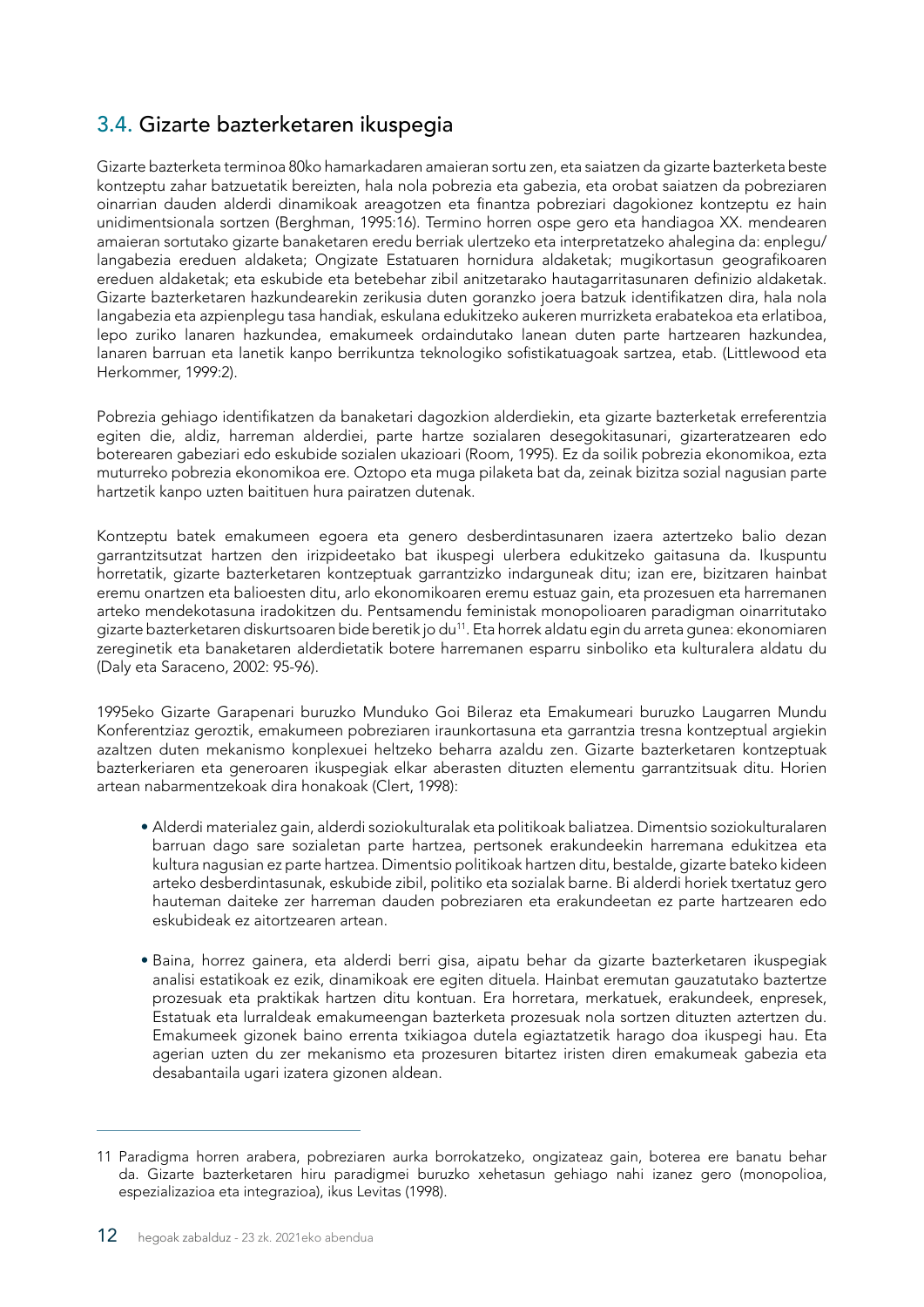<span id="page-14-0"></span>Gizarte bazterketaren diskurtsoak generoaren ikuspegitik dituen mugei dagokienez, bi dira nabarmentzekoak (Daly eta Saraceno, 2002: 97-99):

- Hierarkia bat dago eremuei dagokienez. Familiaren eremua, berez, ez da nahikotzat jotzen gizarteratzea lortzeko, baina ordaindutako lanaren eremua, berriz, bai. Familiako kide izate hutsa ez da gizarteratzea lortzeko bitarteko bat, eta bakarrik bizi diren amei aplikatzen zaie hori. Aldiz, lan ordaindua izatea bai hartzen da gizarteratzea lortzeko bitartekotzat, nahiz eta familia loturarik ez eduki (gizonei aplikatzen zaie).
- Gizarte bazterkeriaren diskurtsoetan ez zaio zeregin nagusirik ematen zaintzaren jarduerari eta ordaindu gabeko lanari (ez elkartasunaren diskurtso frantsesean, ez espezializazioaren diskurtso ingeles-amerikarrean, ez monopolioaren diskurtsoetan)12. Are gehiago, diskurtso ingelesamerikarrean, lan merkatuan sartzeko aukerara mugatzen denez inklusioa, ordaindu gabeko lana eta zaintza lana gutxiesteaz gain, baztertu egiten dira.

Gizarte bazterketaren ikuspegiak eragin handia izan du azken bi hamarkadetan pobrezia neurtzeko egin diren metodologietan. Ikuspegi multidimentsionalak ohiko bihurtu dira, eta, hala, pobreziaren ikuspegi monetarioa gainditu da. Adibidez, Europar Batasunaren azterketek, pobrezia monetarioaz gain, etxebizitzaren, osasunaren, lan baldintzen, adingabeen zaintzaren, hezkuntzaren eta parte hartze sozialaren inguruko alderdiak aztertzen dituzte (European Union, 2018).

Espainiako estatuaren kasuan, aipatzekoak dira Foessa Fundazioak egindako txostenak, bai oro har estatuari buruzkoak, bai autonomia erkidegoei buruzkoak (Foessa Fundazioa 2019a eta 2019b). Hiru integrazio ardatz hartzen dira kontuan: ekonomikoa (enplegua eta kontsumoa); politikoa eta herritartasunari dagokiona (politika, hezkuntza, etxebizitza eta osasuna); eta harremanei dagokiena (gizarte gatazka eta gizarte isolamendua). 35 adierazleren bitartez, biztanleriaren gizarteratze/baztertze egoerak balioesten dira. Aipatutako txosten horretatik abiatuta, hainbat lan egin dira genero ikuspegia kontuan hartuta (Damonti, 2014). Zehazki, integrazioaren hiru ardatz nagusien genero desberdintasunak aztertzen dira, gizabanakoa eta etxea oinarritzat hartuta. Ondorioa da egiturek ardatz bakoitzean duten gaitasun integratzailea txikiagoa dela emakumeen kasuan. Lan merkatuaren ardatzean, esaterako, emakumeek gutxiago eta baldintza okerragoetan parte hartzen dutelako enpleguan. Ongizate Estatuaren ardatzean, emandako babesa txikiagoa delako emakumeen artean, lan ibilbide laburragoak dituztelako eta etenaldiak izaten dituztelako. Eta harremanen ardatzean, gatazka sozialen (tratu txarrekin lotutakoak) eta isolamendu sozialen (familiaren babesik eza, batez ere adineko emakume alargunei eragingo liokeena) eraginpeko emakumeen ehunekoa handiagoa da.

#### 4. Pobreziari eta gizarte bazterketari buruzko estatistiketan eta azterlanetan genero ikuspegia txertatzeko gomendioak

Adierazi bezala, desabantaila sozialaren azterketak aurrerapen garrantzitsuak izan ditu arlo teorikoan, batez ere dimentsio gehiago sartzeari dagokionez. Hala ere, ezin esan daiteke maila bereko bilakaera egon denik neurketen arloan. Kontzeptuen aberastasuna ez da beti ikasketa aplikatuetan islatu, kontzeptu horiek operatibo egiteko zailtasunak direla eta. Neurketaren arloan, beraz, arlo teorikoari buruz, atzerapen bat dagoela esan daiteke. Izan ere, analisi askok eta askok ikuspegi monetarioa dute oinarri nagusi.

Egoera horretatik abiatuta, genero ikuspegia txertatzearen ikuspegitik azterlanak eta analisiak hobetzeko gomendio batzuk bilduko ditugu. Neurketarako oinarri monetarioa erabiltzen duten ikerketa konbentzionalenak zein dimentsio anitzeko ikuspegiak erabiltzen dituzten ikerketa aurreratuenak aipatuko ditugu<sup>13</sup>.

<sup>12</sup> Ordaindu gabeko lanari funtsezko zereginik ematen ez dion arren, monopolioaren paradigmak aitortzen du lan hori, eta, gainera, lan partaidetzatik haratago, gizarteratzea ere jasotzen du. Elkartasunaren paradigmak aldez baino ez du aintzat hartzen ordaindu gabeko lana, eta kontuan hartzen du gizarteratzea, ordaindutako enplegu bihurtuz (Levitas, 1998).

<sup>13</sup> Xehetasun gehiago nahi izanez gero, ikusi De la Cal (2009).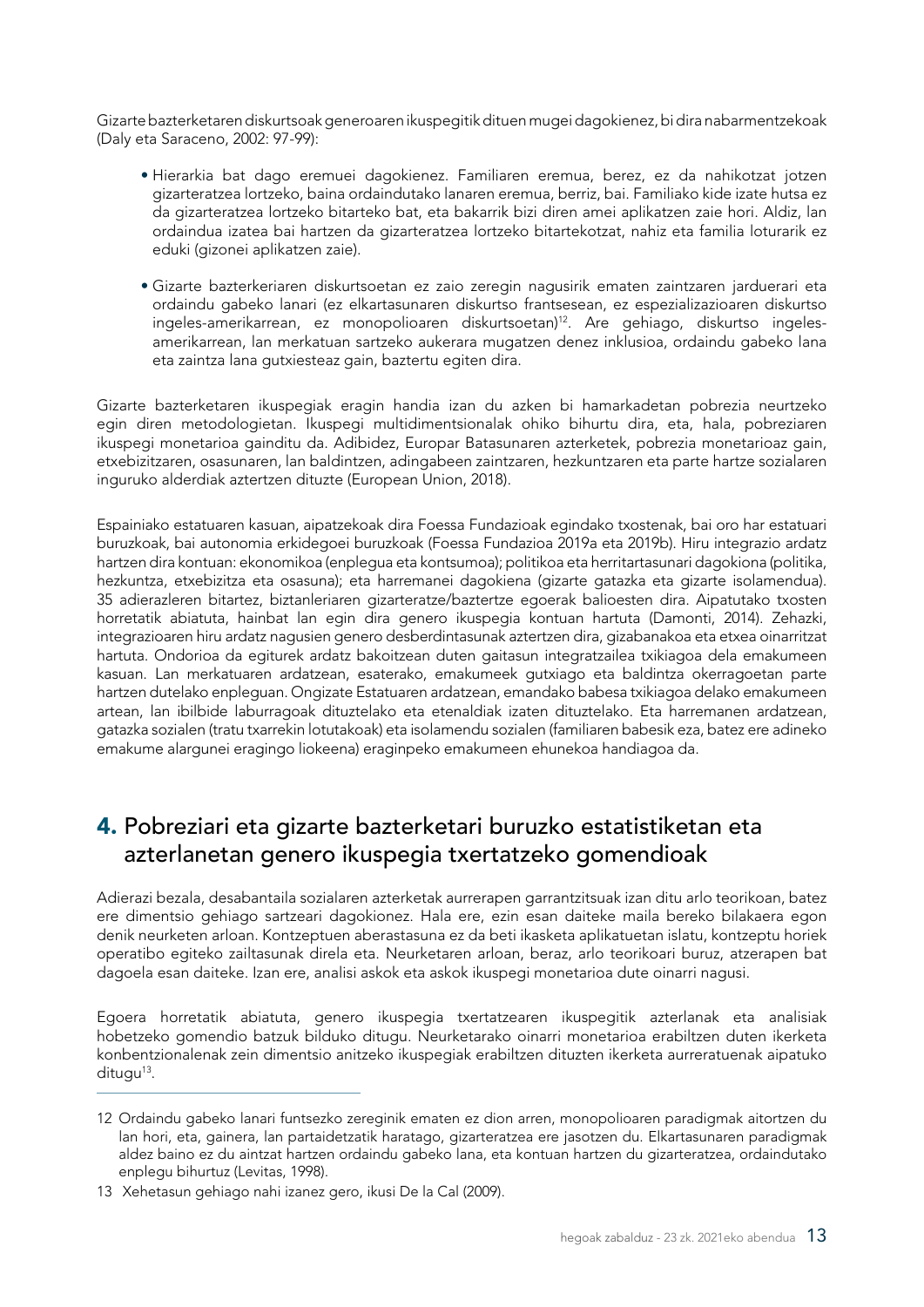*Lehenik eta behin, arlo ekonomikotik haratago doazen ikuspegiek eta bizitzaren hainbat eremu kontuan hartzen dituztenek* (hala nola etxebizitza, osasuna, parte-hartze politikoa eta soziala, gabezia materialak edo lan intentsitatea) *gaitasun handiagoa izango dute pobrezia generoarekiko sentikorra den ikuspegitik neurtzeko.* Hala eta guztiz ere, dimentsio anitzeko ikuspegia erabiltzeak ez du bermatzen datuak genero ikuspegia kontuan hartuta bildu eta ustiatuko direnik.

*Bigarrenik, pobreziari eta gizarte bazterketari buruzko estatistika eta azterlan batzuek ez dute sexuaren arabera bereizitako daturik ematen* aztertutako dimentsio guztietan, nahiz eta, zorionez, gero eta gutxiago gertatzen den hori. Hala ere, *kasu gehienetan, sexua ez da zeharkako aldagaia* azterketetan. Horrek eragotzi egiten du sexuaren aldagaia beste batzuekin gurutzatzea, hala nola adinarekin, hezkuntza mailarekin, nazionalitatearekin edo lan egoerarekin14. Horren ondorioz, garrantzizko informazioa galtzen da. Eta informazio hori baliagarria izan liteke pobreziaren aurkako politiken eraginkortasuna hobetzeko. Ez da gauza bera politikak diseinatzea emakume gazteentzat edo adineko emakumeentzat; prestakuntza maila baxua edo prestakuntza maila handia duten emakumeentzat; seme-alabak zaintzen dituzten emakumeentzat edo halakorik zaintzen ez duten emakumeentzat, etab. Eta gauza bera nabarmendu behar da gizonen kasuan ere. Beharrezkoa da adieraztea laginak ahal bezain zabala izan behar duela aldagaien arteko desagregazio eta gurutzaketa horiek posible izan daitezen eta datu esanguratsuak eman ditzaten.

*Hirugarrenik, pobreziaren azterketa eta neurketa gehienek etxea hartzen dute analisi unitatetzat,* eta erreferentziako pertsonari egiten zaio horrela aipamena. Aurretik ere adierazi dugu horrek eragozpenak sortzen dituela diru sarrera propiorik ez duten edo diru sarrera nahikorik ez duten pertsonen pobrezia egoeren ikusezintasunari dagokionez, esate baterako bikotekidearekin bizi diren emakumeen kasuan. Etxearen araberako analisia (erreferentziazko pertsona kontuan hartuta) eta banakako analisia bateratzea gomendatzen da, aipatutako Valls eta Belzuneguiren azterketan (2014) egiten den bezala.

*Laugarrenik, garrantzitsua da antzematea nolako ezintasuna duten emakumeek etxeko baliabideak eskuratu eta administratzeko,* kide guztien beharrak asetzeko moduan. Ildo horretatik, beharrezkoa da neurketa tresnak baliatzea. Baliagarriak izan daitezke metodologia kualitatiboak eta baita miaketarako galderak ere, era horretara hurbildu ahal izango baita baliabideak eskuratzeko aukerak berdinak ez izatearen ondorioz sortutako arazoek duten eraginera<sup>15</sup>.

Analisien planteamenduari, datuen lorpenari eta lortutako informazioaren aurkezpenari buruzko gomendio horiez gain, beharrezkoa da arreta jartzea generoaren ikuspegia txertatzen duten pobreziaren azterketan oso ohikoak diren eraikuntza teoriko batzuetan, bai eta pobreziaren aurkako borroka politiken formulazioan ere. Zehazki, honako hauek aipatuko ditugu: pobreziaren feminizazioa, emakumeen buruzagitza duten familiak –bereziki babesgabeak direlako– eta ikuspegi intersekzionala.

*Pobreziaren feminizazioa* indar handiko tresna izan da genero berdintasunaren alde, eta baliagarria izan da generoa pobreziari eta garapenari buruzko nazioarteko foroetan interesgune bihurtzeko. Denek uste dute emakumeak ekonomikoki ahalduntzea funtsezkoa dela genero berdintasuna lortzeko eta pobreziaren aurka borrokatzeko. Hala ere, pobreziaren feminizazioa kontzeptuak zenbait arrisku dakartza (Chant, 2003):

- Nahasgarria da, polisemiaren ondorioz. Alde batetik, pobreziaren feminizazioaren nozioa prozesu bati dagokio, emakumeen pobrezia denbora tarte jakin batean hazi izanari hain zuzen ere. Bestetik, egoera bati dagokio, emakumeek pobrezian duten gehiegizko ordezkaritzari (Damonti, 2014).
- Pobrezia emakumeekin lotzen du, eta ez genero harremanekin. Politikak eta ekimenak emakumeei bakarrik zuzentzen zaizkie, gizabanako isolatuak balira bezala, eta ez genero harreman desberdinak aldatzeari.

<sup>14</sup> Ikusi, adibidez, Eurostat (2018) edo kontsultatu INEren Bizi Baldintzei buruzko Galdetegia.

<sup>15</sup> Bikotekidearekin bizi diren emakumeek baliabide partekatuak ez eskuratzearen arazoa hautematen saiatu da Euskadin egiten den Pobreziari eta Gizarte Desberdintasunei buruzko Inkestan, eta galdetegian horri buruzko galdera bat sartu dute. Eta ondorioz ikusi da zenbat eta okerragoa izan etxearen egoera ekonomikoa, hainbat eta ohikoagoa dela baliabideak eskuratzeko aukera ez izatea partekatua (De la Cal, 2007).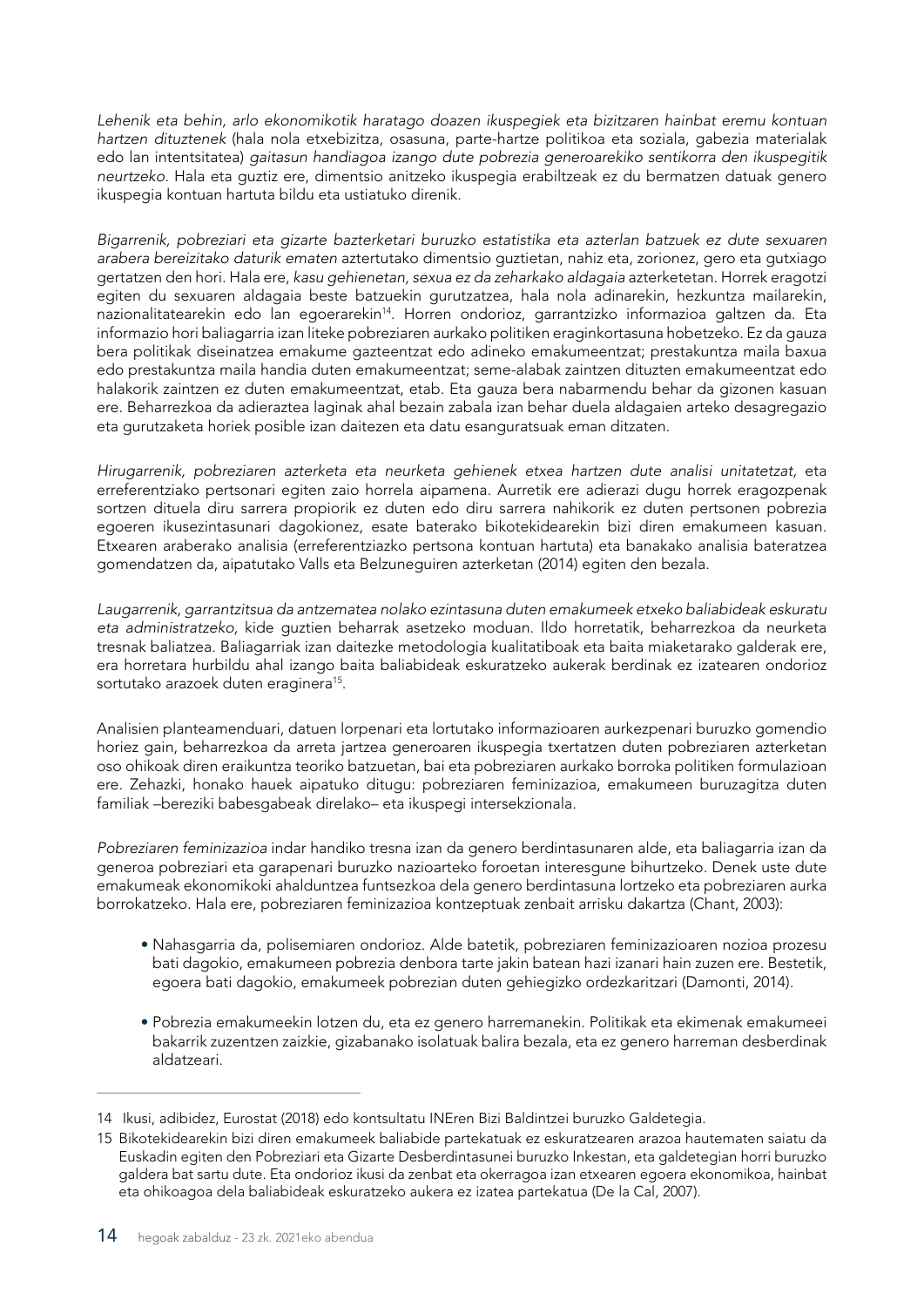- Emakumeengan jartzen du arreta, ez hainbeste eskubideak dituzten pertsona gisa, baizik eta familian duten zereginean, batez ere, ama gisa duten rolean. Emakumeak helburu jakin batzuk lortzeko tresnatzat hartzen dira.
- Emakumeen ahalduntzea nabarmentzen du, garapenaren eraginkortasunerako bide gisa, eta ez emakumeentzako helburu gisa *per se*. Horrek "emakumeek garapenaren alde egindako politikak" sor ditzake, eta ez hainbeste "emakumeen aldeko garapen politikak".
- Ez du emakume taldeen arteko bereizketarik egiten.

*Emakumeen buruzagitza duten etxeak* (emakumeak buru dituzten etxeak edo guraso bakarreko etxeak), jakina, azterketetan ikus eta identifika daitezkeen taldeetako bat dira, pobreziak haien artean duen intzidentzia handiagatik. Baina, hori ukaezina bada ere, etxe horiek pobreen artean pobreenak direla pentsatzeak baditu zenbait ondorio arbuiagarri (Chant, 2003):

- Ematen du emakumeen pobrezia etxe horietara mugatuta dagoela, eta hori ez da egia. Gainera, argudia daiteke etxe horietako pobrezia familia horien ezaugarri jakin batzuen ondorio dela, guraso bakarreko etxeak izatearen ondorio baino gehiago<sup>16</sup>.
- Familia horiek behe mailakoak edo arauari dagokionez bestelakoak balira bezala azaltzen dituzten diskurtsoak sustatzen dira.
- Era horretako etxeak diru sarrera maila guztietan daude, ez bakarrik maila apalenetan.

Estereotipo horiek eragotzi egiten dute generoari lotutako esperientzien aniztasuna jasotzea pobreziaren aurkako politikak formulatzeko orduan. Horren aurrez aurre, *ikuspegi intersekzionalak* adierazten du emakumeak ez direla kolektibo homogeneoa, eta haien bizi baldintzak, aukerak, esperientziak, bizipenak eta abar oso bestelakoak direla. Desberdintasunek ez diete berdin eragiten emakume guztiei. Batzuek besteek baino eragin handiagoa dute, adinaren, arrazaren, sexu orientazioaren, gizarte mailaren, errenta mailaren, nazionalitatearen eta abarren arabera. Gainera, ikuspegi intersekzionalak agerian uzten du, ekoizpen teoriko feministaren barruan, diskriminazio, diskurtso eta esperientzia jakin batzuk azpimarratzen direla (batez ere emakume zurienak, mendebaldekoenak eta burgesenak), eta beste batzuk, berriz, isildu egiten direla edo ikusezin bihurtzen direla<sup>17</sup>.

Ikuspegi intersekzionalak zapalkuntza sistemen interakzioa eta intersekzioa ikusteko aukera ematen du, eta orobat aukera ematen du ulertzeko eta kontuan hartzeko nola teilakatzen den generoa beste bazterketa ardatz batzuekin, beste bazterketa testuinguru, maila eta eremutan. Ikuspegi horretan, ez litzateke nahikoa izango generoak eragindako zapalkuntza egoerak soilik aintzat hartzea, existitzen diren dinamika hierarkikoak errepikatuko bailituzke horrek (adibidez, arrazaren, klase sozialaren, errentaren, sexu egoeraren, adinaren eta abarren arabera) (Cubillos, 2015).

Pobreziaren eta gizarte bazterketaren fenomenoak aztertzean eta ulertzean, ezinbestekoa da, beraz, honako hau planteatzea, hainbat ikuspegitatik, baita bazterretatik ere: zer esan nahi duen pobrea izateak

<sup>16</sup> Adibidez, 2020ko PGDIren datuen arabera, lan egonkorrik gabeko emakumeak buru dituzten guraso bakarreko familien benetako pobrezia tasa % 32koa zen 45 urtetik gorakoen kasuan, eta % 49koa 45 urtetik beherakoen kasuan. Baina lan egonkorra duten guraso bakarreko familien kasuan, pobreziaren intzidentzia oso modu esanguratsuan jaisten da (% 5,1 baino ez, baina gizonak buru dituzten guraso bakarreko etxekoen unitateena baino handiagoa, % 3,3). Beraz, esan daiteke guraso bakarreko familien desabantaila ezegonkortasun egoera bati lotuta dagoela, eta ez horrenbeste guraso bakarrekoak izateari. Gainera, azterlan bereko datuen arabera, guraso bakarreko etxekoen unitateak kasuen % 16,9 dira. Beraz, emakume pobre gehienak ez dira horrelako etxeetan bizi.

<sup>17</sup> Ikuspegi intersekzionalari dagokionez, teoria feministaren eta genero ikasketen analisiak eta ekarpenak aberasteko aukera eman du. Hala ere, ez dago kritiketatik salbuetsita. Horri dagokionez, Sales (2017) kontsulta daiteke.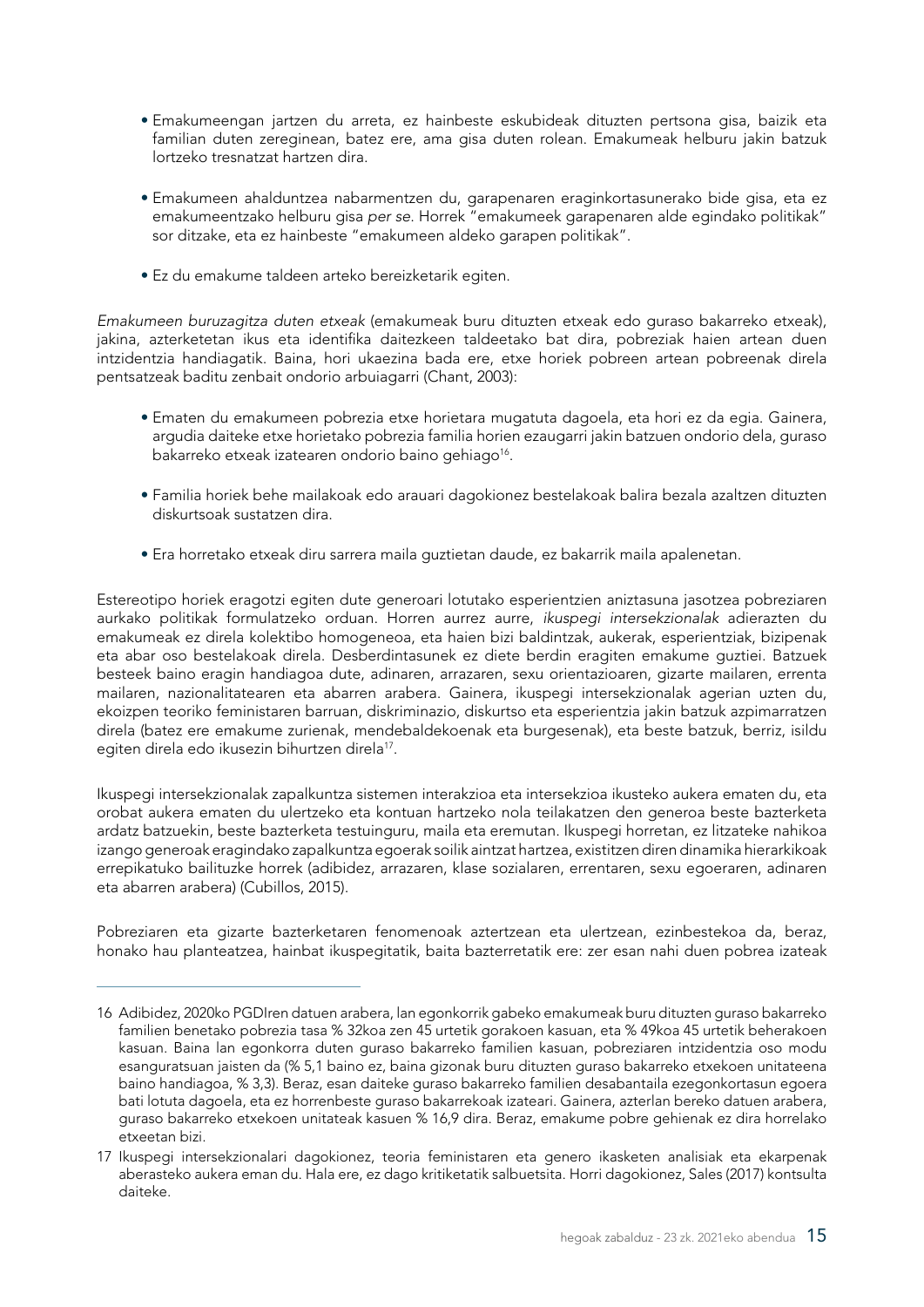edo baztertua izateak, zer dugun baliabidetzat, nork kontrolatzen dituen eta zer faktorerekin (materialak eta ez-materialak) lotzen diren ongizatea eta ondoeza. Horretarako, ikerketa metodo kualitatiboen gaitasuna azpimarratu behar da, ikertutako pertsonen ikuspuntua eta bizi duten egoeraren definizioa kontuan hartzeko aukera ematen dutelako. Datuen bilketari (elkarrizketa irekiak, bizitza istorioak, eztabaida taldeak, talde fokalak, behaketa parte hartzailea) nahiz lortutako informazioaren azterketari (diskurtsoaren analisia, teoria oinarritua) egiten diote erreferentzia.

Horrek ez du esan nahi metodo kuantitatiboak baztertu behar direnik. Aurreko orrialdeetan adierazi dugu adierazleak, neurketak, galdetegiak eta abar, genero ikuspegitik behar bezala planteatuta, oso baliagarriak izan daitezkeela emakumeen artean pobrezia eta gizarte bazterketa neurtzeko eta horri buruzko politikak formulatzeko. Ibarrolaren lanean (2015), esaterako, bi metodoen konbinazio egokia egin da. Alde batetik, pobreziak Gasteizko emakumeen artean duen eraginaren eta haien profilen berri ematen da. Bestetik, pobreziarekin eta bazterketarekin lotutako alderdiak aztertzen dira, hala nola ahalduntzerik eza, estigma, errua, lotsa eta abar, zeinak baitiren ikuspegi kuantitatiboen bidez atzematen zailak. Horrek pobreziaren aurkako politika konplexuagoak formulatzeko oinarriak ematen ditu, etxe pobreetara baliabide monetarioak transferitzetik harago doazenak.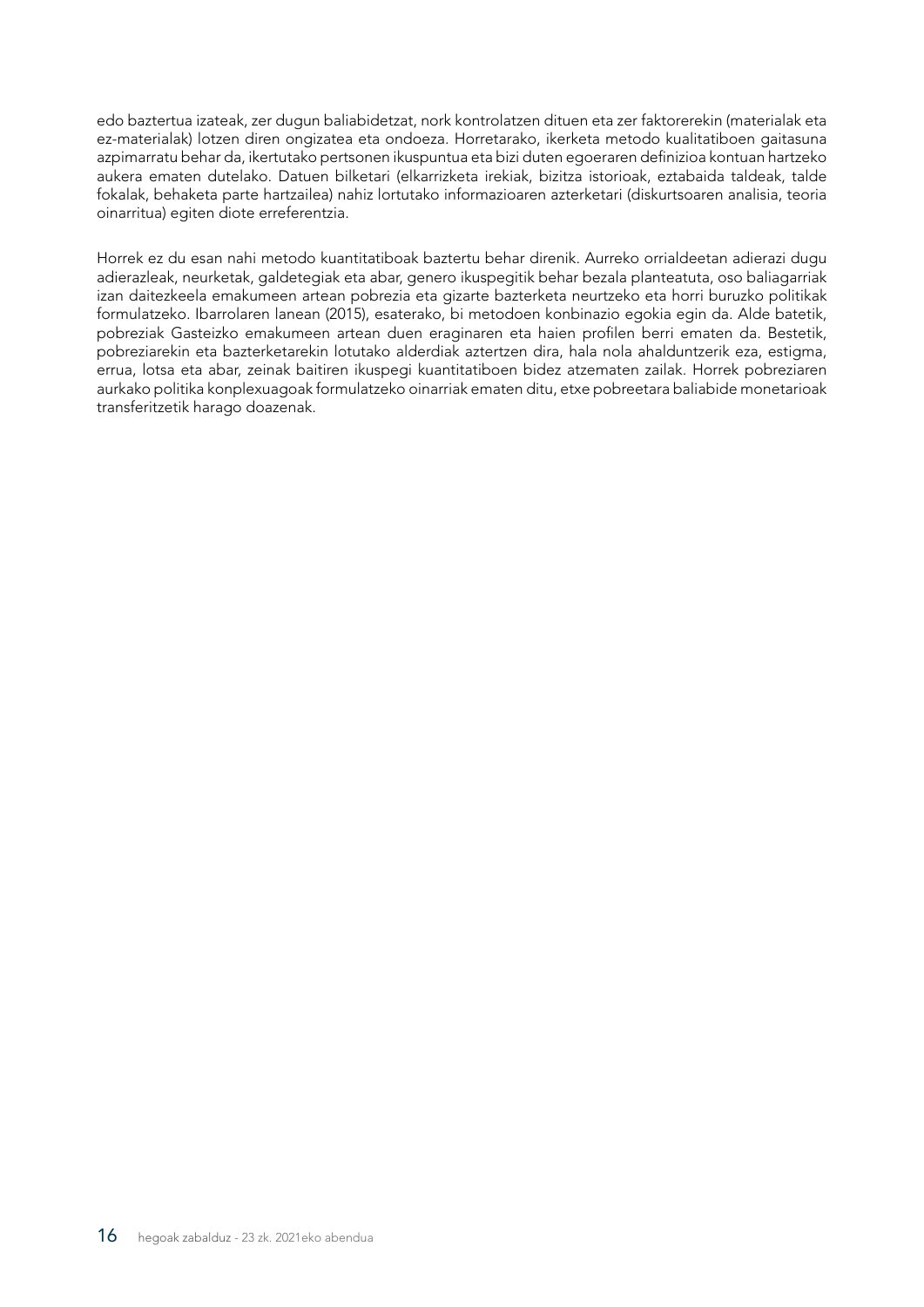#### <span id="page-18-0"></span>5. Bibliografia

- Baeza, Andrea; Baeza, Pamela eta Victoria Ibaceta (2014) "La (s) pobreza (s) desde el género. Una aproximación a la realidad chilena actual." *Revista Punto Género* 4:83-105
- Bennett, Fran y Mary Daly (2014) Poverty through a gender lens: Evidence and policy review on gender and poverty . Departament of Social Policy and Intervention. University of Oxford.
- Berghman, Jos (1995) "Social exclusion in Europe: policy context and analytical framework" en Room, Graham. (ed.) *Beyond the threshold*. London: The Policy Press.
- Brunet, Ignasi; Valls, Francesc eta Angel Belzunegui (2008) Pobreza, exclusión social y género, *Sistema,* 207: 69-85.
- Carrasco, Cristina (2014) *Con voz propia: la economía feminista como apuesta teórica y política*. Madril: La Oveja Roja.
- CEPAL-UNIFEM (2004) "Entender la pobreza desde la perspectiva de género". *Serie Mujer y Desarrollo*, 52. zkia. Unidad Mujer y Desarrollo.
- Clert, Carine (1998) "De la vulnerabilidad a la exclusión: género y conceptos de desventaja social" in Arriagada, Irma eta Torres, Carmen (konp.) Género y pobreza. Nuevas dimensiones. ISIS Internacional. Santiago de Chile.
- Concialdi, Pierre (2002) Les seuils de pauvreté monétaire: usages et mesures. *Revue de l'IRES,* 38: 109-136.
- Cubillos, Javiera (2015) «La importancia de la interseccionalidad para la investigación feminista.» *Oxímora. Revista internacional de ética y política* 7: 119-137.
- Chant, Silvia (2003) "Nuevas contribuciones al análisis de la pobreza: desafíos metodológicos y conceptuales para entender la pobreza desde una perspectiva de género". *Serie Mujer y Desarrollo*, 47. zkia. Unidad Mujer y Desarrollo. CEPAL.
- Daly, Mary eta Saraceno, Chiara (2002) "Social exclusion and gender relations" en Hobson, Barbara et al. (ed.) *Contested concepts in gender and social politics.* Reino Unido: Edward Elgar.
- Damonti, Paola (2014). Una mirada de género a la exclusión social. Fundación Foessa,(4).
- De la Cal, M. Luz (2007) "Luces y sombras en las Encuestas de Pobreza y Desigualdades Sociales desde el punto de vista del género". *Zerbitzuan*, 42: 19-28.
- De la Cal, M. Luz (2009) "Avances metodológicos para el análisis y la comprensión de la desventaja social femenina." *Revista Internacional de Organizaciones*, 3: 29-47.
- Díaz, Capitolina eta Sandra Dema (2013) "Metodología no sexista en la investigación y producción del conocimiento". *Sociología y género*. Tecnos.
- Dubois, Alfonso (2000) Diccionario de acción humanitaria y cooperación al desarrollo. Hegoa.
- Eichler, Margrit (2013) *Nonsexist research methods: A practical guide*. Routledge.
- Espinar, Eva. (2002) "La violencia doméstica como factor de empobrecimiento" en Tortosa, Jose M. (koord.) Mujeres pobres, indicadores de empobrecimiento en la España de hoy. Foessa Fundazioa.
- Esquivel, Valeria; Eleonor Faur eta Elizabeth Jelin (2012). «Hacia la conceptualización del cuidado: familia, mercado y estado". In Esquivel, Valeria et al., *Las lógicas del cuidado infantil. Entre las familias, el estado y el mercado*. IDES, 11-43. or.
- Eurostat (2018) Living conditions in Europe. European Union.
- Fundación Foessa (2019a) VIII Informe FOESSA sobre exclusión y desarrollo social en España. 2018.
- Foessa Fundazioa (2019b) Informe sobre exclusión y desarrollo social en el País Vasco. Resultados de la Encuesta sobre Integración y Necesidades Sociales 2018.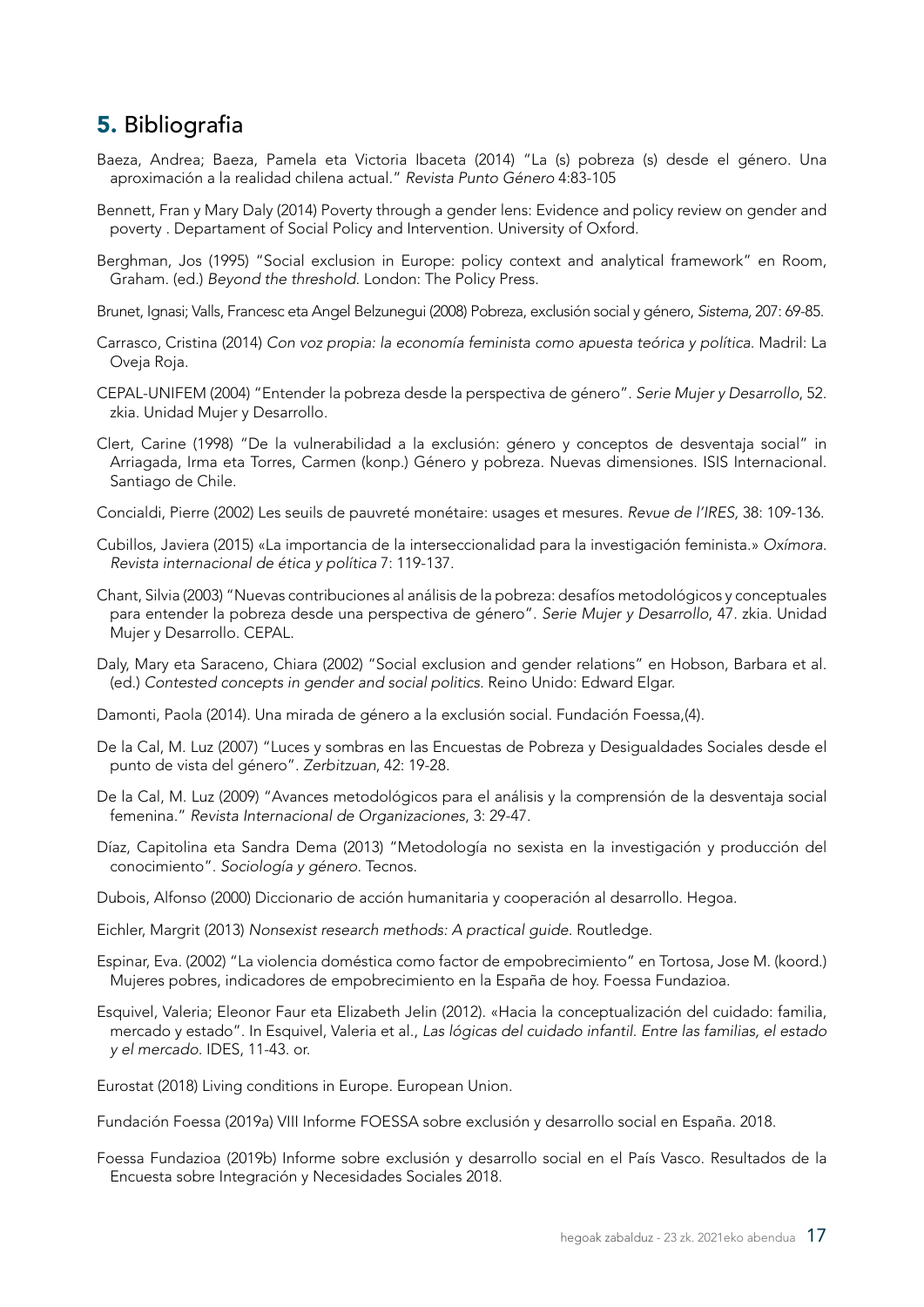- Gaba, Mariana Raquel eta Irene Salvo (2016). "Corresponsabilidad en el cuidado infantil y conciliación con la trayectoria laboral: Significaciones y prácticas de varones argentinos." *Psicoperspectivas* 15.3: 23-33.
- Gobierno Vasco-Eusko Jaurlaritza (2008*) Encuesta de pobreza y desigualdades sociales.* Vitoria-Gasteiz: Justizia, Ekonomia, Lana eta Gizarte Segurantza Saila.
- Gobierno Vasco-Eusko Jaurlaritza (2020*) Encuesta de pobreza y desigualdades sociales.* Vitoria-Gasteiz: Justizia, Ekonomia, Lana eta Gizarte Segurantza Saila.
- Hartmann, Heidi (1994) «Capitalismo, patriarcado y segregación de los empleos por sexos» in Cristina Borderías, Cristina Carrasco, Carmen Alemany (comps.), *Las mujeres y el trabajo. Rupturas conceptuales*, Fuhem/Icaria, Madril/Bartzelona, 255 eta 269. or.
- Ibarrola, Sara (2015) "La feminización de la pobreza en Vitoria-Gasteiz. El impacto de la crisis 2007-2014 en las mujeres". Vitoria-Gasteizko udala.
- Kabeer, Naila (1998) "Tácticas y compromisos: nexos entre género y pobreza" in Arriagada, Irma eta Carmen Torres (konp.) *Género y pobreza. Nuevas dimensiones*. Santiago de Chile: ISIS Internacional.
- Kabeer, Naila (2006) *Lugar preponderante del género en la erradicación de la pobreza y las metas del desarrollo del milenio*. Plaza y Valdés.
- Levitas, Ruth (1998) The inclusive society? Social exclusion and new labour. Londres: Macmillan Press.
- Littlewood, Paul eta Herkommer, Sebastian (1999) "Identifying social exclusion" in Littlewood, Paul (ed.) *Social Exclusion in Europe.* Ashgate. England.
- Martínez, Rosa eta Ruiz-Huerta, Jesús (1994) "La pobreza en España ¿qué nos muestran las encuestas de presupuestos familiares?". *Documentación Social,* 96. zkia., 15-109. or.
- Menéndez-Espina, Sara et al. (2020) "La perspectiva de género en los estudios sociales y académicos:¿ hemos construido un conocimiento sesgado y ciego a las mujeres?." Mujeres e inclusión social: Investigación y estrategias de innovación y transformación social. Red Europea de Lucha Contra la Pobreza y la Exclusión Social en Asturias (EAPN-AS).

Monreal, Pilar. (1999) ¿Sirve para algo el concepto de cultura de la pobreza?. *Revista de Occidente*, 216: 75-88.

- Nussbaum, Martha (2000) "Women's capabilities and social justice." Journal of human development 1.2: 219-247.
- Pérez Orozco, Amaia (2014) "Del trabajo doméstico al trabajo de cuidados", en Carrasco, Cristina, *Con voz propia: la economía feminista como apuesta teórica y política*. Madril: La Oveja Roja: 49-74.
- Razavi, Shahra (2007) The political and social economy of care in the development context. Conceptual issues, research questions and policy options. Gender and Development Programme. Paper Nº1. Geneva. UNRISD.
- Rodríguez Enríquez, Corina Maria (2015). «Economía feminista y economía del cuidado: Aportes conceptuales para el estudio de la desigualdad.» Nueva Sociedad, 256:30-44.
- Room, Graham (1995) "Poverty and social exclusion" en Room, G. (ed.) *Beyond the threshold*. The Policy Press. University of Bristol.
- Sales, Tomeu (2017) "Repensando la interseccionalidad desde la teoría feminista." *Agora: papeles de Filosofía* 36/2: 229-256.
- Sen, Amartya (1983) Poor, relatively speaking. *Oxford Economic Papers,* 35: 153-169.
- Sen, Amartya (1992a) *Nuevo examen de la desigualdad*. Madrid: Alianza.
- Sen, Amartya (1992b) Sobre conceptos y medidas de la pobreza. *Comercio Exterior,* 42, (4): 310-322.
- Townsend, Peter (1993) *The international analysis of poverty.* Harvester Wheatsheaf. London.
- Valls, Francesc eta Angel Belzunegui (2014) La pobreza en España desde una perspectiva de género. Foessa Fundazioa.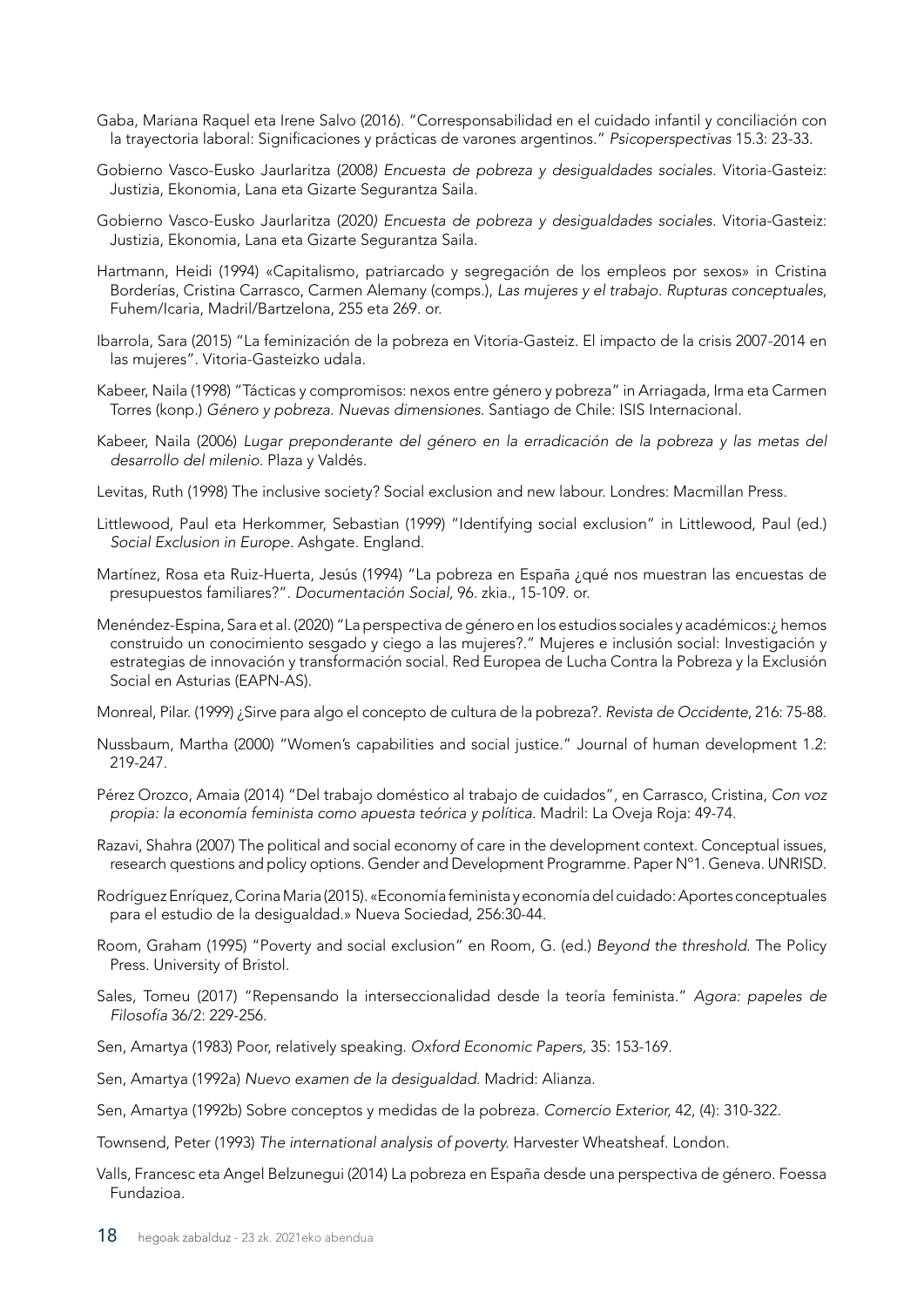

- 1. Garapenari buruzko pentsamenduaren bilakaera: teoriak, estrategiak eta adierazleak. Luis Guridi, Hegoa Institutua Ekonomia Aplikatua I Saila. 2017.
- 2. Garapena eta iraunkortasuna: bilakaera, bateragarritasuna eta ikuspegiak. Iker Etxano Gandariasbeitia, Ekonomia Aplikatua I Saila, UPV/EHU. 2017.
- 3. Garapena feminismotik aztertzen. Yolanda Jubeto Ruiz, Mertxe Larrañaga Sarriegi, Hegoa Institutua, Ekonomia Aplikatua I Saila, Euskal Herriko Unibertsitatea UPV/EHU.
- 4. Garapenerako lankidetza eta bere bilakaera. Irati Labaien Egiguren, Jorge Gutiérrez Goiria, Hegoa Institutua, Euskal Herriko Unibertsitatea UPV/EHU.
- 5. Amildegiari so: krisi ekosozialari aurre egiteko zenbait oinarri. Joseba Azkarraga Etxagibel, Soziologia Saila, Euskal Herriko Unibertsitatea UPV/EHU.
- 6. Migrazioak eta garapena Win-win agertokia posible ote? Gorka Moreno Márquez, Xabier Aierdi Urraza, Ikuspegi – Euskal Immigrazioaren Behatokia. Euskal Herriko Unibertsitatea.
- 7. Ekonomia soziala: Ikerketa-objektua eta analisirako lanabesak. Enekoitz Etxezarreta Etxarri, Juan Carlos Pérez de Mendiguren Castresana, Ekonomia Aplikatua I Saila. Gezki Institutua. Euskal Herriko Unibertsitatea UPV/EHU. Enpresen Antolaketa Saila. Hegoa Institutua. Euskal Herriko Unibertsitatea UPV/EHU.
- 8. Globalizazioa eta tokiko garapena. Mikel Zurbano, Elena Martinez Tola, Xabier Gainza, Pablo Arrillaga, Ekonomia Aplikatua I Saila, Euskal Herriko Unibertsitatea.
- 9. XXI. mendeko pobrezia. Benetan ezabatzeko proposamenak. Alfonso Dubois Migoya, UPV/EHUko irakasle erretiratua, Hegoa Institutua.
- 10. Elikadura-sistemak: Elikadura Burujabetzaren eta Agroekologiaren estrategia askatzaileak. Efren Areskurrinaga Mirandona, Ekonomia Aplikatua I UPV/EHU eta Hegoa Institutua. Mirene Begiristain Zubillaga, Finantza Ekonomia II UPV/EHU eta Hegoa Institutua. Eduardo Malagón Zaldua, Ekonomia Aplikatua V UPV/EHU Hegoa Institutua.
- 11. 2030 Agenda eta Garapen Jasangarrirako Helburuak: jatorria, edukia eta jarraipena. Andrés Fernando Herrera Herrera, HEGOA Institutua, Euskal Herriko Unibertsitatea (UPV/EHU).
- 12. Gobernantza eta herritarren partaidetza. Jone Martínez-Palacios, Andere Ormazabal Gaston, Igor Ahedo Gurrutxaga, EHUko Politika Zientzia eta Administrazio Saileko kideak eta demokrazia partizipatiboari buruzko Parte Hartuz ikerketa-taldeko ikertzaileak.
- 13. Gatazka armatuak, bakea eta garapena. Itziar Mujika Chao eta iker zirion landaluze, UPV/EHUko Nazioarteko Zuzenbide Publikoa, Nazioarteko Harremanak eta Zuzenbidearen Historia Saileko irakasleak, eta Hegoa Nazioarteko Lankidetza eta Garapenari Buruzko Ikasketa Institutuko ikertzaileak.
- 14. Finantza etikoak, ekonomia solidarioa sustatzeko tresna ekonomikoak eta politikoak. Cristina de la Cruz-Ayuso, Deustuko Unibertsitateko irakaslea eta ikertzailea. Pedro Arrupe Giza Eskubideko Institutua.
- 15. Merkatu soziala: Ekonomia Solidarioa hedatzeko estrategia. Carlos Askunze Elizaga, REAS Euskadi. María Angeles Díez López, UPV/EHUko Hegoa Institutua eta REAS Euskadi.
- 16. Kontabilitate Finantzarioaren begirada zabalduz Gizarteari eta Naturari buruzko informaziora. Gizarte Kontabilitatearen jatorria, eboluzioa eta etorkizuneko erronkak. Ainhoa Garayar, Ekonomia eta Enpresa Fakultatea –Gipuzkoako Atala–. Maider Aldaz, Ekonomia eta Enpresa Fakultatea –Gipuzkoako Atala–. Igor Alvarez, Ekonomia eta Enpresa Fakultatea –Gipuzkoako Atala–. Jone Arocena, Gestoría Aguirre Gestión.
- 17. Txina: Garapen eredua birbideratzea eta munduko ekonomian zeregin berria. Juan Barredo-Zuriarrain, Euskal Herriko Unibertsitateko Ekonomia Aplikatua I Saileko irakasle laguntzailea. Ricardo Molero Simarro, Madrilgo Unibertsitate Autonomoko Egitura Ekonomikoko eta Garapenaren Ekonomia Saileko irakaslea.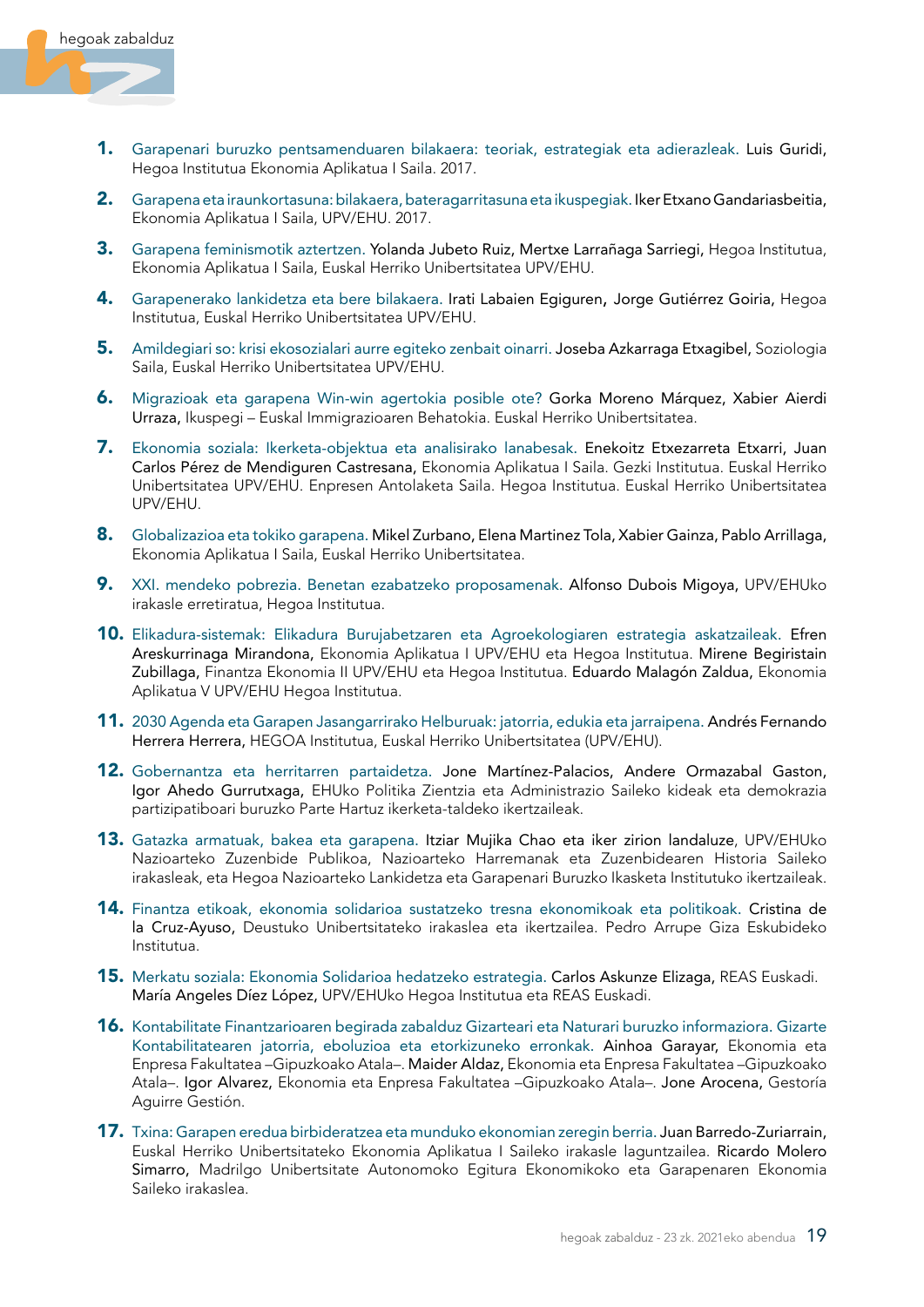- 18. Happykrazia: psikologia positiboaren hedapena eta bizitzaren psikopatologizazioan duen eragina. Maria Lopez Castillo, HEGOA/EHUko Globalizazioa eta Garapena Masterreko ikasle ohia. Galdakao-Usansolo Ospitaleko erizaina.
- 19. Herri Administrazioaren erosketak: berdeak, sozialak, berritzaileak... arduratsuak Artitzar Erauskin, Ekonomia Aplikatua I Saila. Euskal Herriko Unibertsitatea UPV/EHU.
- 20. Klima-aldaketari buruzko hitzaurrea: inpaktuak eta egokitzapena. Elisa Sainz de Murieta, Basque Centre for Climate Change (BC3), 48940 Leioa. Marta Escapa1, Basque Centre for Climate Change (BC3), 48940 Leioa, Analisi Ekonomikoko Saila, EHU.
- 21. Sumak kawsay, buen vivir, bizitze ona Garapenari alternatiben bila. Unai Villalba-Equiluz, UPV/EHUko Ekonomia Aplikatua Saileko irakasle-ikertzailea. Ekonomia eta Enpresa Fakultatea-Araba.
- 22. Errenta eta aberastasun banaketaren desparekotasuna munduan. Patxi Zabalo Arena. Ekonomia Aplikatuko Institutua eta Hegoa Institutua, UPV/EHU.
- 23. Pobrezia generoaren ikuspegitik aztertzeko gakoak. M<sup>a</sup> Luz de la Cal Barredo. Universidad del País Vasco/Euskal Herriko Unibertsitatea. Lan Harremanen eta Gizarte Lanaren Fakultatea.